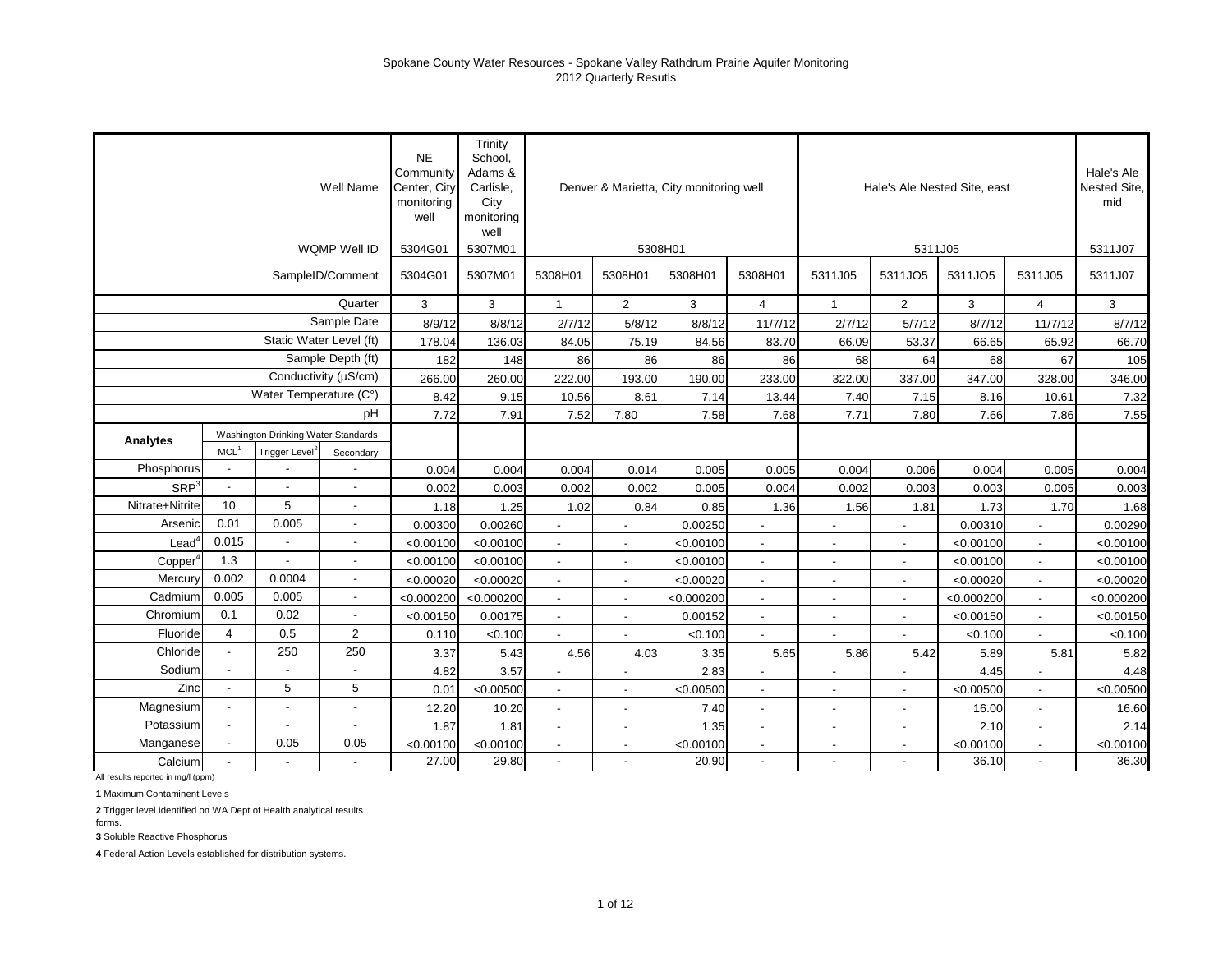|                     |                          |                                     | Well Name                |                          |                          |                | monitoring well at SCC |            |                          |                          |                          | <b>Felts Field City</b><br>monitoring well |            |                          |                          | Olive & Fiske monitoring well |                          |
|---------------------|--------------------------|-------------------------------------|--------------------------|--------------------------|--------------------------|----------------|------------------------|------------|--------------------------|--------------------------|--------------------------|--------------------------------------------|------------|--------------------------|--------------------------|-------------------------------|--------------------------|
|                     |                          |                                     | WQMP Well ID             |                          |                          |                | 5310Q01                |            |                          |                          |                          | 5312C01                                    |            |                          |                          | 5315L01                       |                          |
|                     |                          |                                     | SampleID/Comment         | 5310Q01                  | 5310Q01a                 | 5310Q01        | 5310Q01a               | 5310Q01    | 5310Q01 a                |                          | 5310Q01 5310Q01a         | 5312C01                                    | 5312CO1    | 5315L01                  | 5315L01                  | 5315L01                       | 5315L01                  |
|                     |                          |                                     | Quarter                  | $\mathbf{1}$             | $\overline{1}$           | $\overline{2}$ | $\overline{2}$         | 3          | 3                        | $\overline{4}$           | $\overline{4}$           | $\overline{2}$                             | 3          |                          | $\overline{2}$           | 3                             | $\overline{4}$           |
|                     |                          |                                     | Sample Date              | 2/7/12                   | 2/7/12                   | 5/9/12         | 5/9/12                 | 8/8/12     | 8/8/12                   | 11/7/12                  | 11/7/12                  | 5/8/12                                     | 8/7/12     | 2/7/12                   | 5/9/12                   | 8/8/12                        | 11/7/12                  |
|                     |                          |                                     | Static Water Level (ft)  | 38.34                    | $\blacksquare$           | 26.79          | $\blacksquare$         | 39.10      | $\sim$                   | 38.06                    | $\blacksquare$           | 50.69                                      | 61.77      | 68.10                    | 57.23                    | 68.54                         | 67.83                    |
|                     |                          |                                     | Sample Depth (ft)        | 41                       | $\overline{\phantom{a}}$ | 41             | $\overline{a}$         | 41         | $\overline{\phantom{a}}$ | 41                       | $\overline{\phantom{a}}$ | 68                                         | 68         | 69                       | 68                       | 69.5                          | 69                       |
|                     |                          |                                     | Conductivity (µS/cm)     | 207.00                   | $\overline{\phantom{a}}$ | 234.00         |                        | 227.00     | $\sim$                   | 206                      | $\blacksquare$           | 218.00                                     | 187.00     | 233.00                   | 255.00                   | 251.00                        | 229.00                   |
|                     |                          | Water Temperature (C°)              |                          | 10.34                    | $\overline{\phantom{a}}$ | 8.36           | $\overline{a}$         | 8.67       | $\overline{\phantom{a}}$ | 13.64                    | $\overline{\phantom{a}}$ | 10.23                                      | 10.69      | 9.10                     | 9.18                     | 8.80                          | 12.74                    |
|                     |                          |                                     | pH                       | 8.00                     |                          | 7.93           |                        | 7.89       | $\overline{\phantom{a}}$ | 8.05                     | $\overline{\phantom{a}}$ | 8.09                                       | 8.09       | 7.96                     | 7.98                     | 7.90                          | 8.07                     |
| Analytes            |                          | Washington Drinking Water Standards |                          |                          |                          |                |                        |            |                          |                          |                          |                                            |            |                          |                          |                               |                          |
|                     | MCL <sup>1</sup>         | Trigger Level <sup>2</sup>          | Secondary                |                          |                          |                |                        |            |                          |                          |                          |                                            |            |                          |                          |                               |                          |
| Phosphorus          | $\overline{\phantom{a}}$ |                                     |                          | 0.004                    | 0.004                    | 0.005          | 0.005                  | 0.004      | 0.004                    | 0.004                    | 0.004                    | $\sim$                                     | 0.017      | 0.004                    | 0.009                    | 0.005                         | 0.005                    |
| SRP <sup>3</sup>    |                          | $\overline{\phantom{a}}$            | $\sim$                   | 0.002                    | 0.001                    | 0.003          | 0.003                  | 0.003      | 0.003                    | 0.004                    | 0.003                    | $\sim$                                     | 0.016      | 0.003                    | 0.009                    | 0.004                         | 0.005                    |
| Nitrate+Nitrite     | 10                       | 5                                   |                          | 1.04                     | 1.02                     | 1.22           | 1.15                   | 0.97       | 0.96                     | 1.02                     | 1.04                     |                                            | 0.79       | 1.05                     | 1.44                     | 1.12                          | 1.18                     |
| Arsenic             | 0.01                     | 0.005                               | $\overline{\phantom{a}}$ |                          |                          | $\blacksquare$ |                        | 0.00320    | 0.00300                  |                          |                          | 0.00660                                    | 0.00710    |                          | $\blacksquare$           | 0.00260                       |                          |
| $\text{Lead}^4$     | 0.015                    | $\sim$                              |                          |                          |                          | $\blacksquare$ | $\blacksquare$         | < 0.00100  | < 0.00100                | $\sim$                   |                          | < 0.00100                                  | < 0.00100  | ٠                        | $\blacksquare$           | < 0.00100                     | $\overline{\phantom{a}}$ |
| Copper <sup>4</sup> | 1.3                      |                                     |                          |                          |                          |                |                        | < 0.00100  | < 0.00100                |                          |                          | 0.00161                                    | 0.00100    | $\overline{a}$           |                          | < 0.00100                     |                          |
| Mercury             | 0.002                    | 0.0004                              |                          |                          |                          |                |                        | < 0.00020  | < 0.00020                |                          |                          | < 0.00020                                  | < 0.00020  |                          |                          | < 0.00020                     |                          |
| Cadmium             | 0.005                    | 0.005                               |                          | $\overline{\phantom{a}}$ | $\overline{\phantom{a}}$ | $\blacksquare$ | $\blacksquare$         | < 0.000200 | < 0.000200               | $\blacksquare$           | $\sim$                   | < 0.000200                                 | < 0.000200 | $\blacksquare$           | $\overline{\phantom{a}}$ | < 0.000200                    | $\sim$                   |
| Chromium            | 0.1                      | 0.02                                | $\overline{\phantom{a}}$ |                          | $\blacksquare$           | $\blacksquare$ | $\blacksquare$         | < 0.00150  | < 0.00150                | $\overline{\phantom{a}}$ | $\sim$                   |                                            | < 0.00150  | $\blacksquare$           | $\overline{\phantom{a}}$ | < 0.00150                     | $\overline{\phantom{a}}$ |
| Fluoride            | $\overline{4}$           | 0.5                                 | $\overline{2}$           |                          |                          |                |                        | < 0.100    | < 0.100                  |                          |                          |                                            | < 0.100    |                          |                          | < 0.100                       |                          |
| Chloride            |                          | 250                                 | 250                      | 3.55                     | 3.53                     | 3.79           | 3.71                   | 3.83       | 3.88                     | 3.70                     | 3.71                     |                                            | 2.37       | 5.56                     | 9.05                     | 5.84                          | 4.23                     |
| Sodium              |                          | $\overline{\phantom{a}}$            |                          |                          |                          | $\blacksquare$ | $\blacksquare$         | 3.09       | 3.03                     | $\sim$                   |                          |                                            | 2.99       | $\blacksquare$           | $\overline{\phantom{0}}$ | 3.12                          |                          |
| Zinc                |                          | 5                                   | 5                        |                          |                          |                |                        | < 0.00500  | < 0.00500                | $\sim$                   | $\overline{\phantom{a}}$ | < 0.00500                                  | < 0.00500  | $\overline{a}$           |                          | < 0.00500                     |                          |
| Magnesium           |                          |                                     |                          |                          |                          |                |                        | 9.14       | 8.99                     |                          |                          |                                            | 6.05       |                          |                          | 10.10                         |                          |
| Potassium           |                          | $\overline{\phantom{a}}$            | $\overline{\phantom{a}}$ | $\overline{\phantom{a}}$ | $\overline{\phantom{a}}$ | $\blacksquare$ | $\blacksquare$         | 1.63       | 1.58                     | $\overline{\phantom{a}}$ | $\sim$                   | $\overline{a}$                             | 1.40       | $\blacksquare$           | $\overline{\phantom{a}}$ | 1.68                          | $\sim$                   |
| Manganese           |                          | 0.05                                | 0.05                     |                          |                          | $\blacksquare$ |                        | 0.00265    | 0.00285                  | $\overline{\phantom{a}}$ |                          |                                            | < 0.00100  | $\blacksquare$           | $\overline{\phantom{a}}$ | < 0.00100                     |                          |
| Calcium             |                          |                                     |                          |                          |                          |                |                        | 26.80      | 26.50                    |                          |                          |                                            | 21.90      | $\overline{\phantom{a}}$ |                          | 29.00                         |                          |

All results reported in mg/l (ppm)

**1** Maximum Contaminent Levels

**2** Trigger level identified on WA Dept of Health analytical results

forms. **3** Soluble Reactive Phosphorus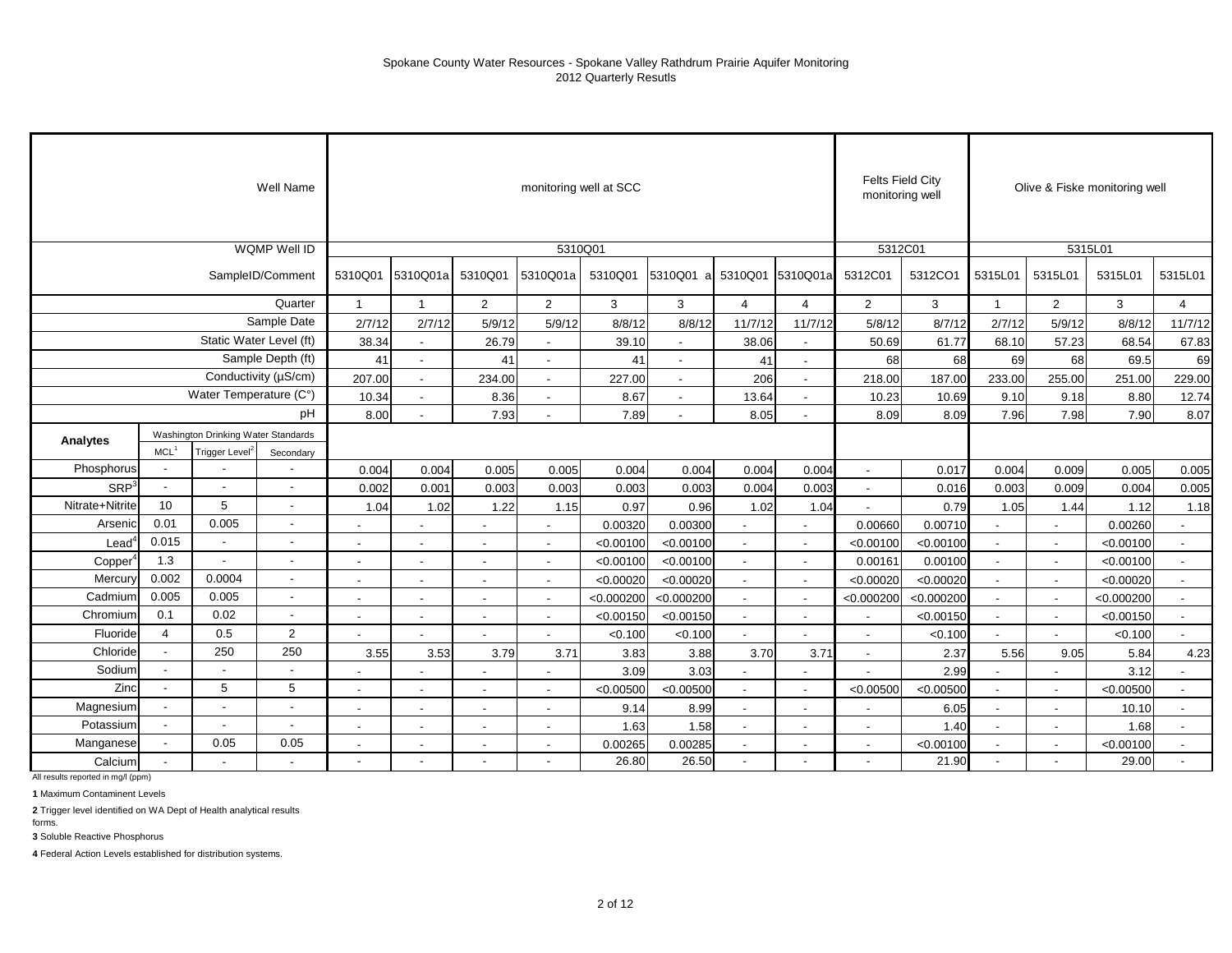|                  |                          |                                     | Well Name                |                | Third & Havana Nested Site, east |            |                          | Third &<br>Havana<br>Nested<br>Site, mid | Plantes<br>Ferry Park<br>monitoring<br>well | monitoring<br>well<br>Frederick &<br>Bowdish |                |                |            | Sullivan Road and Centennial Trail, monitoring well |
|------------------|--------------------------|-------------------------------------|--------------------------|----------------|----------------------------------|------------|--------------------------|------------------------------------------|---------------------------------------------|----------------------------------------------|----------------|----------------|------------|-----------------------------------------------------|
|                  |                          |                                     | WQMP Well ID             |                | 5322A01                          |            |                          | 5322A03                                  | 5404A01                                     | 5409C02                                      |                |                | 5411R04    |                                                     |
|                  |                          |                                     | SampleID/Comment         | 5322A01        | 5322A01                          | 5322A01    | 5322A01                  | 5322A03                                  | 5404A01                                     | 5409C02                                      | 5411R04        | 5411R04        | 5411R04    | 5411R04                                             |
|                  |                          |                                     | Quarter                  | $\mathbf{1}$   | $\overline{2}$                   | 3          | $\overline{4}$           | 3                                        | 3                                           | 3                                            | $\mathbf{1}$   | $\overline{2}$ | 3          | 4                                                   |
|                  |                          |                                     | Sample Date              | 2/7/12         | 5/8/12                           | 8/8/12     | 11/7/12                  | 8/8/12                                   | 8/7/12                                      | 8/7/12                                       | 2/6/12         | 5/7/12         | 8/7/12     | 11/6/12                                             |
|                  |                          |                                     | Static Water Level (ft)  | 50.63          | 38.66                            | 51.02      | 50.29                    | 50.97                                    | 46.65                                       | 90.43                                        | 54.27          | 41.83          | 54.47      | 53.64                                               |
|                  |                          |                                     | Sample Depth (ft)        | 51.5           | 47                               | 52         | 51.5                     | 90                                       | 110                                         | 91                                           | 55.5           | 48             | 55         | 54.5                                                |
|                  |                          |                                     | Conductivity (µS/cm)     | 268.00         | 279.00                           | 283.00     | 273.00                   | 291.00                                   | 316.00                                      | 305.00                                       | 275.00         | 133.00         | 233.00     | 273.00                                              |
|                  |                          | Water Temperature (C°)              |                          | 9.41           | 9.25                             | 8.67       | 12.59                    | 8.42                                     | 8.62                                        | 7.54                                         | 7.24           | 5.85           | 6.54       | 11.25                                               |
|                  |                          |                                     | pH                       | 7.73           | 7.82                             | 7.74       | 7.72                     | 7.76                                     | 6.46                                        | 7.50                                         | 7.74           | 7.91           | 7.80       | 7.74                                                |
| Analytes         |                          | Washington Drinking Water Standards |                          |                |                                  |            |                          |                                          |                                             |                                              |                |                |            |                                                     |
|                  | MCL <sup>1</sup>         | Trigger Level <sup>2</sup>          | Secondary                |                |                                  |            |                          |                                          |                                             |                                              |                |                |            |                                                     |
| Phosphorus       |                          |                                     |                          | 0.007          | 0.017                            | 0.009      | 0.009                    | 0.009                                    | 0.150                                       | 0.007                                        | 0.004          | 0.007          | 0.005      | 0.005                                               |
| SRP <sup>3</sup> |                          |                                     | $\overline{a}$           | 0.006          | 0.012                            | 0.007      | 0.009                    | 0.007                                    | 0.038                                       | 0.005                                        | 0.003          | 0.004          | 0.004      | 0.003                                               |
| Nitrate+Nitrite  | 10                       | 5                                   | $\overline{\phantom{a}}$ | 1.64           | 1.82                             | 1.70       | 1.75                     | 1.77                                     | < 0.05                                      | 1.62                                         | 1.440          | 0.464          | 1.02       | 1.33                                                |
| Arsenic          | 0.01                     | 0.005                               | $\blacksquare$           |                | ÷,                               | 0.00260    | $\overline{a}$           | 0.00320                                  | < 0.001                                     | 0.00500                                      | L.             |                | 0.00250    |                                                     |
| Lead             | 0.015                    |                                     | $\overline{a}$           |                |                                  | < 0.00100  |                          | < 0.00100                                | < 0.00100                                   | < 0.00100                                    |                |                | < 0.00100  | $\blacksquare$                                      |
| Copper           | 1.3                      |                                     | $\overline{\phantom{a}}$ |                | $\overline{\phantom{a}}$         | < 0.00100  | $\overline{\phantom{a}}$ | < 0.00100                                | 0.00257                                     | < 0.00100                                    | $\overline{a}$ | $\blacksquare$ | < 0.00100  | $\blacksquare$                                      |
| Mercury          | 0.002                    | 0.0004                              | $\overline{\phantom{a}}$ | $\blacksquare$ | $\blacksquare$                   | < 0.00020  | $\overline{\phantom{a}}$ | < 0.00020                                | < 0.00020                                   | < 0.00020                                    | ÷,             | $\blacksquare$ | < 0.00020  | $\overline{\phantom{a}}$                            |
| Cadmium          | 0.005                    | 0.005                               | $\blacksquare$           |                | $\overline{a}$                   | < 0.000200 | $\mathbf{r}$             | < 0.000200                               | < 0.000200                                  | < 0.000200                                   | $\overline{a}$ | $\sim$         | < 0.000200 | $\overline{a}$                                      |
| Chromium         | 0.1                      | 0.02                                | $\blacksquare$           |                | $\blacksquare$                   | 0.00151    | ÷.                       | < 0.00150                                | < 0.00150                                   | < 0.00150                                    | $\blacksquare$ |                | < 0.00150  |                                                     |
| Fluoride         | $\overline{4}$           | 0.5                                 | $\overline{2}$           |                |                                  | < 0.100    | $\overline{a}$           | < 0.100                                  | 0.290                                       | < 0.100                                      |                |                | < 0.100    |                                                     |
| Chloride         | $\overline{\phantom{a}}$ | 250                                 | 250                      | 8.99           | 9.18                             | 6.51       | 7.10                     | 7.03                                     | 2.13                                        | 3.31                                         | 2.15           | 1.67           | 2.22       | 2.23                                                |
| Sodium           |                          |                                     |                          |                |                                  | 4.25       |                          | 4.35                                     | 10.80                                       | 3.82                                         |                |                | 2.47       |                                                     |
| Zinc             |                          | 5                                   | 5                        |                | $\overline{\phantom{a}}$         | < 0.00500  | $\overline{\phantom{a}}$ | < 0.00500                                | < 0.00500                                   | < 0.00500                                    |                | $\blacksquare$ | < 0.00500  | $\blacksquare$                                      |
| Magnesium        | $\overline{\phantom{a}}$ |                                     | $\overline{\phantom{a}}$ | $\blacksquare$ | $\blacksquare$                   | 10.70      | $\blacksquare$           | 10.70                                    | 13.20                                       | 12.70                                        |                | $\blacksquare$ | 10.80      | $\blacksquare$                                      |
| Potassium        | $\overline{\phantom{a}}$ |                                     | $\blacksquare$           | $\overline{a}$ | $\sim$                           | 1.84       | $\mathbf{r}$             | 1.82                                     | 5.68                                        | 1.87                                         |                | $\sim$         | 1.52       | $\overline{a}$                                      |
| Manganese        | $\blacksquare$           | 0.05                                | 0.05                     |                | $\overline{\phantom{a}}$         | < 0.00100  | $\blacksquare$           | < 0.00100                                | 0.35900                                     | 0.01010                                      |                | $\blacksquare$ | < 0.00100  | $\blacksquare$                                      |
| Calcium          |                          |                                     |                          |                |                                  | 32.90      | $\overline{\phantom{a}}$ | 32.60                                    | 25.60                                       | 34.40                                        |                |                | 24.30      |                                                     |

All results reported in mg/l (ppm)

**1** Maximum Contaminent Levels

**2** Trigger level identified on WA Dept of Health analytical results

forms. **3** Soluble Reactive Phosphorus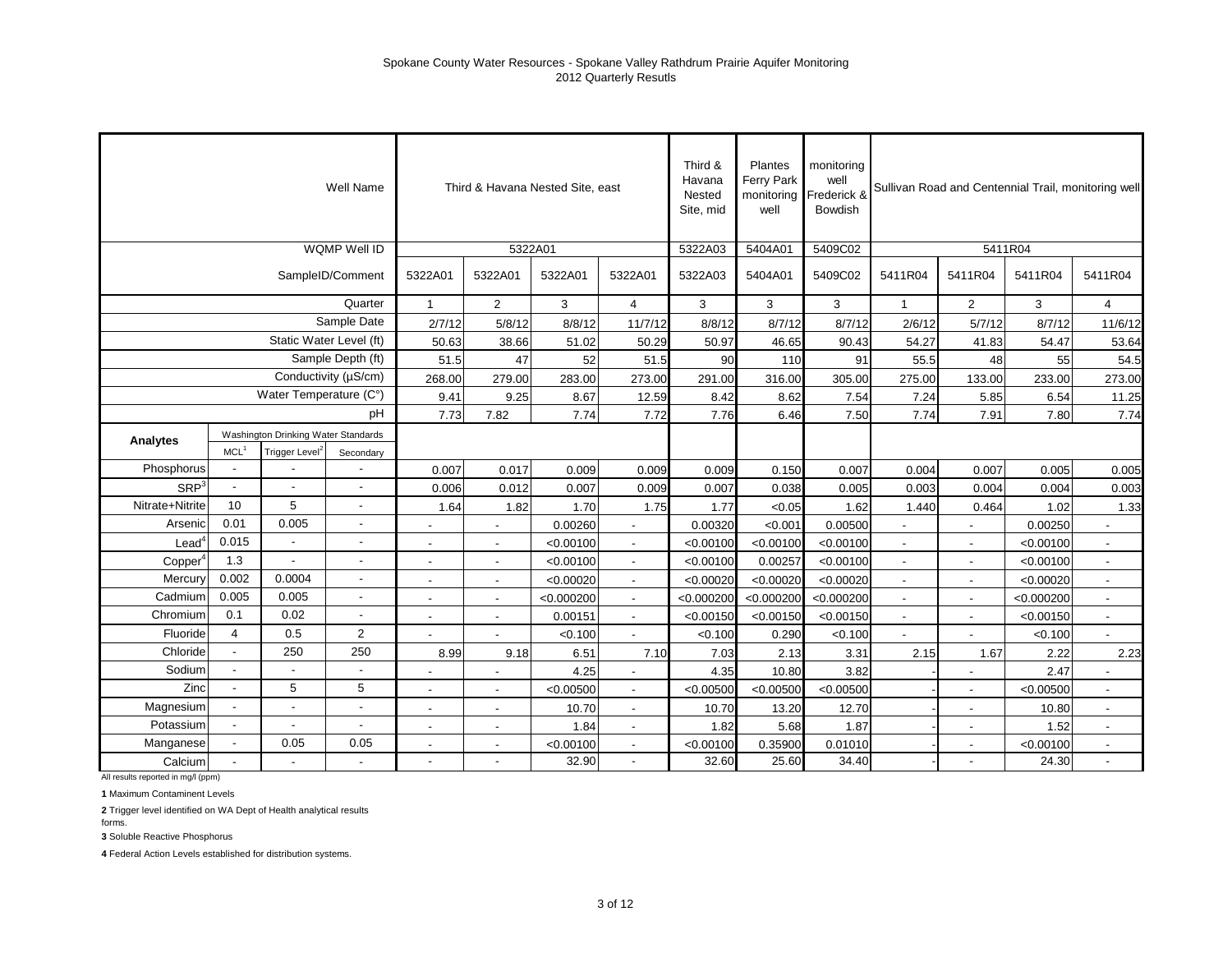|                   |                  |                                     | Well Name                |              |                          |                          | Sullivan Park South, monitoring well |            |                |                          |                          |                          | Trent & Barker Road, monitoring well |            |                |
|-------------------|------------------|-------------------------------------|--------------------------|--------------|--------------------------|--------------------------|--------------------------------------|------------|----------------|--------------------------|--------------------------|--------------------------|--------------------------------------|------------|----------------|
|                   |                  |                                     | WQMP Well ID             |              |                          |                          |                                      | 5411R03    |                |                          |                          |                          |                                      | 5505D01    |                |
|                   |                  |                                     | SampleID/Comment         | 5411R03      | 5411R03a                 | 5411R03                  | 5411R03a                             | 5411R03    | 5411R03a       | 5411R03                  | 5411R03a                 | 5505D01                  | 5505D01                              | 5505D01    | 5505D01        |
|                   |                  |                                     | Quarter                  | $\mathbf{1}$ | $\mathbf{1}$             | $\overline{2}$           | $\overline{2}$                       | 3          | 3              | $\overline{4}$           | $\overline{4}$           | $\mathbf{1}$             | $\overline{2}$                       | 3          | $\overline{4}$ |
|                   |                  |                                     | Sample Date              | 2/6/12       | 2/6/12                   | 5/7/12                   | 5/7/12                               | 8/7/12     | 8/7/12         | 11/6/12                  | 11/6/12                  | 2/6/12                   | 5/8/12                               | 8/6/12     | 11/6/12        |
|                   |                  |                                     | Static Water Level (ft)  | 32.50        | $\overline{\phantom{a}}$ | 19.36                    | $\blacksquare$                       | 33.68      | $\blacksquare$ | 31.98                    | $\blacksquare$           | 93.27                    | 81.28                                | 90.14      | 91.01          |
|                   |                  |                                     | Sample Depth (ft)        | 33.5         | $\blacksquare$           | 27.5                     | $\blacksquare$                       | 34.5       | $\sim$         | 33                       | $\blacksquare$           | 94                       | 87                                   | 91         | 92             |
|                   |                  |                                     | Conductivity (µS/cm)     | 256.00       | $\blacksquare$           | 215.00                   | $\overline{\phantom{a}}$             | 283.00     | $\blacksquare$ | 267.00                   | $\overline{\phantom{a}}$ | 338.00                   | 372.00                               | 380.00     | 350.00         |
|                   |                  | Water Temperature (C°)              |                          | 6.96         | $\blacksquare$           | 7.42                     | $\overline{\phantom{a}}$             | 7.98       | $\blacksquare$ | 11.58                    | $\blacksquare$           | 7.61                     | 7.29                                 | 6.80       | 11.18          |
|                   |                  |                                     | pH                       | 7.74         |                          | 7.56                     |                                      | 7.75       |                | 7.74                     |                          | 7.65                     | 7.8                                  | 7.33       | 7.61           |
| Analytes          |                  | Washington Drinking Water Standards |                          |              |                          |                          |                                      |            |                |                          |                          |                          |                                      |            |                |
|                   | MCL <sup>1</sup> | Trigger Level <sup>2</sup>          | Secondary                |              |                          |                          |                                      |            |                |                          |                          |                          |                                      |            |                |
| Phosphorus        | $\sim$           |                                     | $\overline{\phantom{a}}$ | 0.003        | 0.003                    | 0.008                    | 0.008                                | 0.005      | 0.004          | 0.005                    | 0.005                    | 0.010                    | 0.014                                | 0.012      | 0.013          |
| SRP <sup>3</sup>  | $\overline{a}$   | $\overline{a}$                      | $\overline{\phantom{a}}$ | 0.003        | 0.003                    | 0.005                    | 0.005                                | 0.004      | 0.004          | 0.002                    | 0.002                    | 0.010                    | 0.012                                | 0.008      | 0.009          |
| Nitrate+Nitrite   | 10               | 5                                   | $\blacksquare$           | 1.500        | 1.480                    | 0.912                    | 0.916                                | 1.230      | 1.180          | 1.48                     | 1.48                     | 3.01                     | 3.72                                 | 2.74       | 3.12           |
| Arsenic           | 0.01             | 0.005                               | $\blacksquare$           |              |                          | $\overline{\phantom{a}}$ | $\overline{\phantom{a}}$             | 0.00270    | 0.00280        |                          | $\blacksquare$           |                          | $\overline{a}$                       | 0.00540    |                |
| Lead <sup>4</sup> | 0.015            |                                     | $\blacksquare$           |              |                          | $\overline{\phantom{a}}$ | $\overline{\phantom{a}}$             | < 0.00100  | < 0.00100      |                          |                          |                          |                                      | < 0.00100  | $\overline{a}$ |
| Copper            | 1.3              |                                     |                          |              |                          | $\blacksquare$           | $\blacksquare$                       | < 0.00100  | < 0.00100      | $\blacksquare$           | $\blacksquare$           | $\overline{\phantom{a}}$ |                                      | < 0.00100  | $\blacksquare$ |
| Mercury           | 0.002            | 0.0004                              | $\overline{\phantom{a}}$ |              |                          | $\overline{\phantom{a}}$ | $\overline{\phantom{a}}$             | < 0.00020  | < 0.00020      | $\overline{\phantom{a}}$ | $\overline{\phantom{a}}$ | $\overline{\phantom{a}}$ | $\overline{\phantom{a}}$             | < 0.00020  | $\sim$         |
| Cadmium           | 0.005            | 0.005                               | $\blacksquare$           |              |                          | $\blacksquare$           | $\overline{\phantom{a}}$             | < 0.000200 | < 0.000200     | $\blacksquare$           | $\blacksquare$           | $\blacksquare$           | $\sim$                               | < 0.000200 | $\blacksquare$ |
| Chromium          | 0.1              | 0.02                                | $\blacksquare$           |              |                          | $\overline{\phantom{a}}$ | $\overline{\phantom{a}}$             | < 0.00150  | < 0.00150      | $\blacksquare$           | $\blacksquare$           | $\sim$                   | $\overline{\phantom{a}}$             | < 0.00150  | $\blacksquare$ |
| Fluoride          | $\overline{4}$   | 0.5                                 | $\overline{2}$           |              |                          |                          |                                      | < 0.100    | < 0.100        |                          |                          |                          |                                      | < 0.100    |                |
| Chloride          | $\blacksquare$   | 250                                 | 250                      | 2.25         | 2.31                     | 2.82                     | 2.82                                 | 2.19       | 2.22           | 2.35                     | 2.30                     | 5.37                     | 5.67                                 | 6.05       | 5.67           |
| Sodium            | $\sim$           |                                     | $\blacksquare$           |              |                          |                          |                                      | 3.04       | 3.01           |                          |                          |                          |                                      | 6.20       |                |
| Zinc              | $\overline{a}$   | 5                                   | 5                        |              |                          |                          |                                      | < 0.00500  | < 0.00500      |                          |                          |                          |                                      | < 0.00500  |                |
| Magnesium         | $\sim$           | $\sim$                              | $\blacksquare$           |              |                          | $\overline{\phantom{a}}$ | $\overline{\phantom{a}}$             | 13.00      | 12.80          | $\blacksquare$           | $\overline{\phantom{a}}$ | $\overline{\phantom{a}}$ | $\sim$                               | 13.90      | $\sim$         |
| Potassium         | $\sim$           | $\overline{\phantom{a}}$            | $\blacksquare$           |              |                          | $\overline{\phantom{a}}$ | $\overline{a}$                       | 1.87       | 1.85           | $\blacksquare$           | $\blacksquare$           | $\overline{\phantom{a}}$ | $\overline{\phantom{a}}$             | 2.42       | $\blacksquare$ |
| Manganese         | $\blacksquare$   | 0.05                                | 0.05                     |              |                          | $\overline{\phantom{a}}$ | $\blacksquare$                       | < 0.00100  | < 0.00100      |                          | $\overline{\phantom{a}}$ |                          |                                      | < 0.00100  |                |
| Calcium           |                  |                                     | $\blacksquare$           |              |                          | $\overline{\phantom{a}}$ | $\overline{\phantom{a}}$             | 29.90      | 29.50          | $\blacksquare$           | $\blacksquare$           |                          |                                      | 47.50      | $\blacksquare$ |

All results reported in mg/l (ppm)

**1** Maximum Contaminent Levels

**2** Trigger level identified on WA Dept of Health analytical results

**3** Soluble Reactive Phosphorus

forms.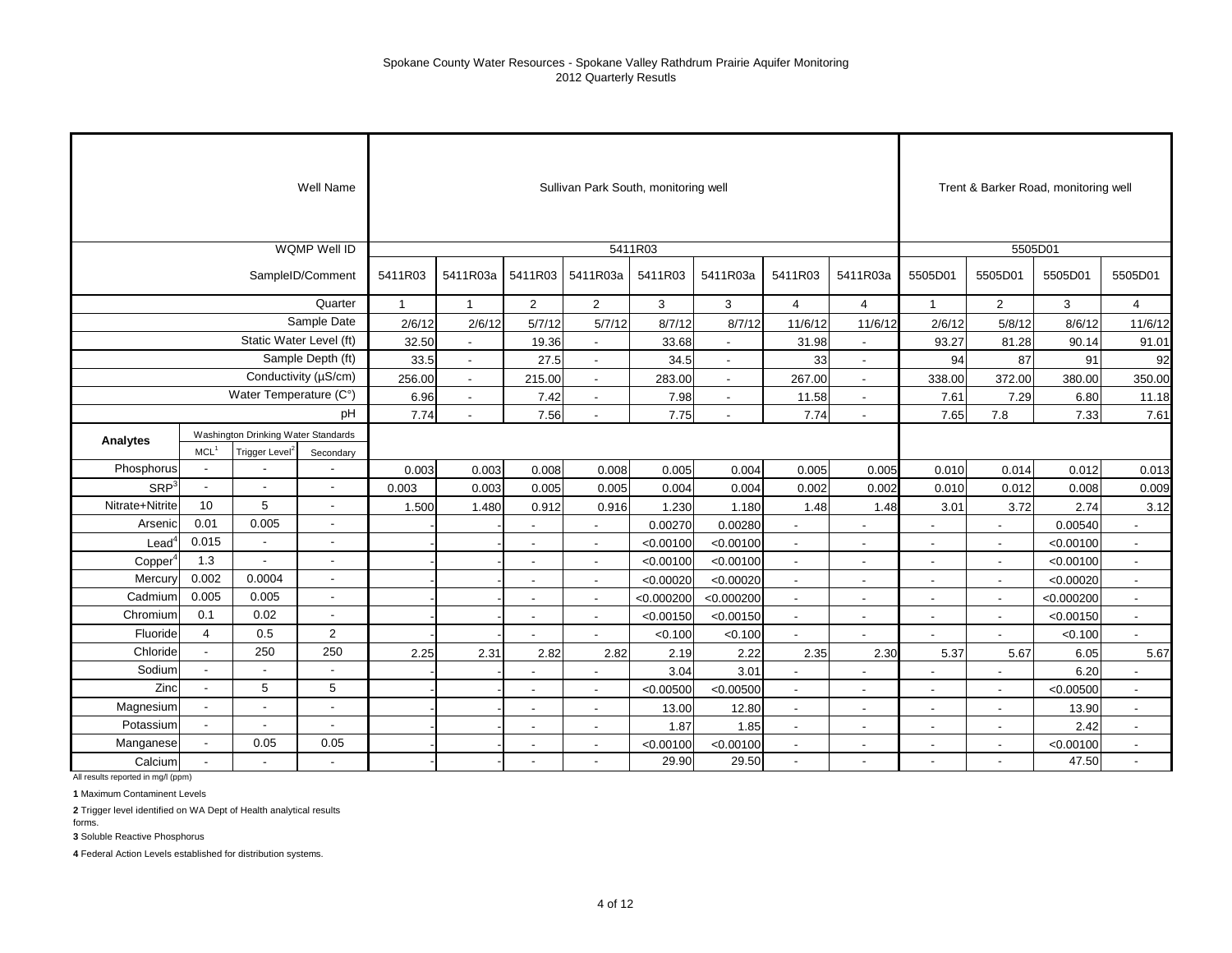|                  |                                     |                            | Well Name                |                          |                |                          | Euclid & Barker monitoring well at CID5 |                          | Barker Road north of<br>river, monitoring well |            | Trail North, monitoring<br>well |            | Barker Road Centennial Barker Road Centennial<br>Trail South, monitoring<br>well |            | Mission & Barker | monitoring well at CID 4 |
|------------------|-------------------------------------|----------------------------|--------------------------|--------------------------|----------------|--------------------------|-----------------------------------------|--------------------------|------------------------------------------------|------------|---------------------------------|------------|----------------------------------------------------------------------------------|------------|------------------|--------------------------|
|                  |                                     |                            | <b>WQMP Well ID</b>      |                          |                | 5507A04                  |                                         |                          | 5507H01                                        |            | 5508M01                         |            | 5508M02                                                                          |            | 5517D05          |                          |
|                  |                                     |                            | SampleID/Comment         | 5507A04                  | 5507A04        | 5507A04a                 | 5507A04                                 | 5507A04                  | 5507H01                                        | 5507H01    | 5508M01                         | 5508M01    | 5508M02                                                                          | 5508M02    | 5517D05          | 5517D05                  |
|                  |                                     |                            | Quarter                  |                          | $\overline{2}$ | $\overline{2}$           | 3                                       | $\overline{4}$           | 2                                              | 3          | $\overline{2}$                  | 3          | 2                                                                                | 3          | $\overline{2}$   | 3                        |
|                  |                                     |                            | Sample Date              | 2/6/12                   | 5/8/12         | 5/8/12                   | 8/6/12                                  | 11/6/12                  | 5/8/12                                         | 8/6/12     | 5/8/12                          | 8/6/12     | 5/8/12                                                                           | 8/6/12     | 5/8/12           | 8/6/12                   |
|                  |                                     | Static Water Level (ft)    |                          | 70.41                    | 58.16          | L.                       | 67.56                                   | 68.23                    | 36.60                                          | 46.11      | 55.16                           | 64.69      | 55.99                                                                            | 65.20      | 72.71            | 82.14                    |
|                  |                                     |                            | Sample Depth (ft)        | 71.5                     | 69.5           | $\overline{\phantom{a}}$ | 68.5                                    | 69.5                     | 39.5                                           | 47         | 64                              | 65.5       | 63.5                                                                             | 66.5       | 85               | 83                       |
|                  |                                     |                            | Conductivity (µS/cm)     | 344.00                   | 365.00         | $\sim$                   | 367.00                                  | 351.00                   | 52.00                                          | 57.00      | 50.00                           | 56.00      | 58                                                                               | 58.00      | 116.00           | 109.00                   |
|                  |                                     | Water Temperature (C°)     |                          | 6.31                     | 6.76           | ÷,                       | 7.33                                    | 10.40                    | 5.78                                           | 17.74      | 3.96                            | 13.81      | 4.73                                                                             | 11.11      | 10.49            | 8.62                     |
|                  | Washington Drinking Water Standards |                            |                          | 7.51                     | 7.69           |                          | 7.54                                    | 7.59                     | 6.86                                           | 6.32       | 6.75                            | 6.38       | 6.96                                                                             | 6.54       | 7.29             | 7.07                     |
| Analytes         |                                     |                            |                          |                          |                |                          |                                         |                          |                                                |            |                                 |            |                                                                                  |            |                  |                          |
|                  | $MCL$ <sup>1</sup>                  | Trigger Level <sup>2</sup> | Secondary                |                          |                |                          |                                         |                          |                                                |            |                                 |            |                                                                                  |            |                  |                          |
| Phosphorus       |                                     |                            |                          | 0.003                    | 0.004          | 0.005                    | 0.004                                   | 0.004                    | $\sim$                                         | 0.023      | $\sim$                          | 0.012      | $\blacksquare$                                                                   | 0.011      | $\sim$           | 0.005                    |
| SRP <sup>3</sup> |                                     | ÷,                         |                          | 0.002                    | 0.003          | 0.003                    | 0.002                                   | 0.001                    |                                                | 0.021      | $\overline{a}$                  | 0.009      |                                                                                  | 0.008      | $\blacksquare$   | 0.002                    |
| Nitrate+Nitrite  | 10                                  | 5                          | $\blacksquare$           | 1.86                     | 1.78           | 1.75                     | 1.58                                    | 1.78                     |                                                | 0.139      | $\overline{a}$                  | 0.220      | $\overline{\phantom{a}}$                                                         | 0.198      | $\mathbf{r}$     | 0.435                    |
| Arsenic          | 0.01                                | 0.005                      | $\blacksquare$           |                          | 0.00190        | 0.00190                  | 0.002                                   |                          | < 0.001                                        | < 0.001    | < 0.001                         | < 0.001    | < 0.001                                                                          | < 0.001    | 0.001            | 0.00110                  |
| Lead             | 0.015                               |                            |                          |                          | < 0.00100      | < 0.00100                | < 0.00100                               |                          | < 0.00100                                      | < 0.00100  | < 0.00100                       | < 0.00100  | < 0.00100                                                                        | < 0.00100  | < 0.00100        | < 0.00100                |
| Copper           | 1.3                                 | $\overline{\phantom{a}}$   | $\blacksquare$           | $\overline{\phantom{a}}$ | < 0.00100      | < 0.00100                | < 0.00100                               |                          | 0.00102                                        | < 0.00100  | < 0.00100                       | < 0.00100  | < 0.00100                                                                        | < 0.00100  | < 0.00100        | < 0.00100                |
| Mercury          | 0.002                               | 0.0004                     | $\overline{\phantom{a}}$ | $\overline{\phantom{a}}$ | < 0.00020      | < 0.00020                | < 0.00020                               | $\overline{\phantom{a}}$ | < 0.00020                                      | < 0.00020  | < 0.00020                       | < 0.00020  | < 0.00020                                                                        | < 0.00020  | < 0.00020        | < 0.00020                |
| Cadmium          | 0.005                               | 0.005                      | $\sim$                   | $\blacksquare$           | < 0.000200     | < 0.000200               | < 0.000200                              | $\sim$                   | < 0.000200                                     | < 0.000200 | < 0.000200                      | < 0.000200 | < 0.000200                                                                       | < 0.000200 | < 0.000200       | < 0.000200               |
| Chromium         | 0.1                                 | 0.02                       | $\blacksquare$           |                          |                | $\overline{a}$           | < 0.00150                               |                          |                                                | < 0.00150  | $\overline{a}$                  | < 0.00150  |                                                                                  | < 0.00150  | $\overline{a}$   | < 0.00150                |
| Fluoride         | $\overline{4}$                      | 0.5                        | $\overline{2}$           |                          |                |                          | < 0.100                                 |                          |                                                | < 0.100    | $\sim$                          | < 0.100    | $\blacksquare$                                                                   | < 0.100    | $\sim$           | < 0.100                  |
| Chloride         | $\blacksquare$                      | 250                        | 250                      | 2.17                     | 2.38           | 2.24                     | 2.32                                    | 2.34                     |                                                | 1.12       | $\blacksquare$                  | 1.12       | $\blacksquare$                                                                   | 1.06       | $\blacksquare$   | 1.69                     |
| Sodium           |                                     |                            |                          |                          |                |                          | 3.17                                    |                          |                                                | 2.00       |                                 | 1.96       |                                                                                  | 1.98       | $\overline{a}$   | 1.93                     |
| Zinc             |                                     | 5                          | 5                        |                          | < 0.00500      | < 0.00500                | < 0.00500                               |                          | < 0.00500                                      | 0.00730    | 0.02630                         | 0.02080    | 0.00710                                                                          | 0.00700    | < 0.00500        | < 0.00500                |
| Magnesium        |                                     | $\blacksquare$             | $\overline{\phantom{a}}$ | $\sim$                   | $\blacksquare$ | $\overline{\phantom{a}}$ | 18.20                                   | $\overline{\phantom{a}}$ | $\overline{\phantom{a}}$                       | 1.62       | $\sim$                          | 1.58       | $\blacksquare$                                                                   | 1.60       | $\sim$           | 3.98                     |
| Potassium        |                                     | $\overline{\phantom{a}}$   | $\blacksquare$           | $\blacksquare$           | $\blacksquare$ | $\blacksquare$           | 2.15                                    | $\overline{\phantom{a}}$ |                                                | 1.01       | $\sim$                          | 0.85       | $\blacksquare$                                                                   | 0.80       | $\sim$           | 1.05                     |
| Manganese        |                                     | 0.05                       | 0.05                     |                          | $\overline{a}$ | $\sim$                   | < 0.00100                               |                          |                                                | 0.00304    | $\overline{a}$                  | < 0.00100  | $\overline{\phantom{a}}$                                                         | 0.00124    | $\mathbf{r}$     | < 0.00100                |
| Calcium          |                                     |                            |                          |                          |                |                          | 41.20                                   | $\overline{\phantom{a}}$ |                                                | 5.62       | $\blacksquare$                  | 5.72       | $\blacksquare$                                                                   | 5.93       | $\blacksquare$   | 11.80                    |

All results reported in mg/l (ppm)

**1** Maximum Contaminent Levels

**2** Trigger level identified on WA Dept of Health analytical results

forms. **3** Soluble Reactive Phosphorus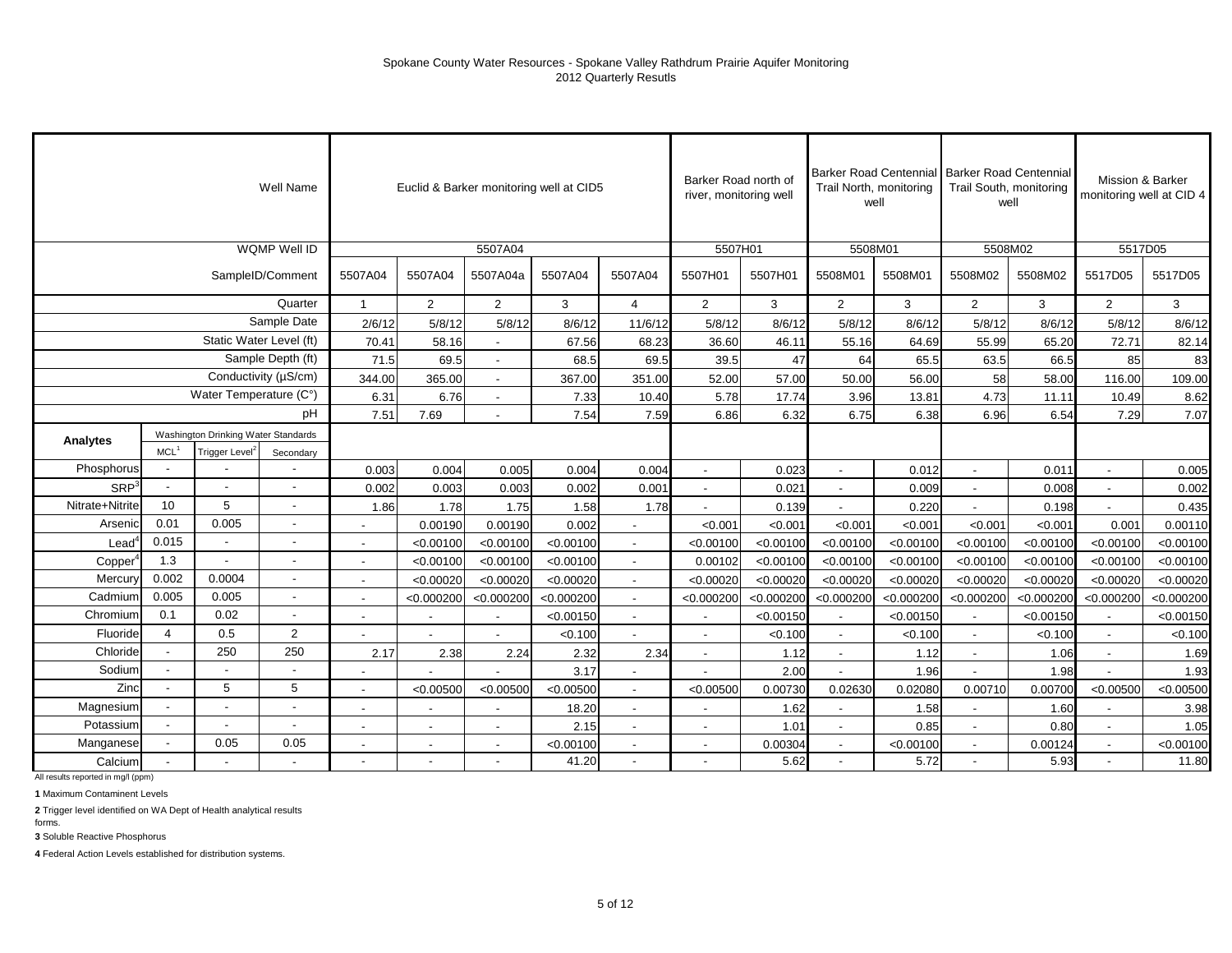|                                    |                          |                                     | Well Name                |                |                          | Fire Station Houston & Regal, No. Spokane WD |                          |                          | Holy Cross,<br>Rhoades &<br>Washington<br>monitoring<br>well | Franklin<br>Park, City<br>monitoring<br>well |              | East Valley High School monitoring well |            |                          |
|------------------------------------|--------------------------|-------------------------------------|--------------------------|----------------|--------------------------|----------------------------------------------|--------------------------|--------------------------|--------------------------------------------------------------|----------------------------------------------|--------------|-----------------------------------------|------------|--------------------------|
|                                    |                          |                                     | WQMP Well ID             |                |                          | 6327N04                                      |                          |                          | 6330J01                                                      | 6331J01                                      |              | 6436N01                                 |            |                          |
|                                    |                          |                                     | SampleID/Comment         | 6327NO4        | 6327NO4                  | 6327NO4                                      | 6327NO4a                 | 6327N04                  | 6330J01                                                      | 6331J01                                      | 6436N01      | 6436N01                                 | 6436N01    | 6436N01                  |
|                                    |                          |                                     | Quarter                  | $\overline{1}$ | $\overline{2}$           | 3                                            | 3                        | $\overline{4}$           | 3                                                            | $\overline{3}$                               | $\mathbf{1}$ | 2                                       | 3          | $\overline{4}$           |
|                                    |                          |                                     | Sample Date              | 2/7/12         | 5/9/12                   | 8/9/12                                       | 8/9/12                   | 11/7/12                  | 8/9/12                                                       | 8/9/12                                       | 2/6/12       | 5/7/12                                  | 8/7/12     | 11/6/12                  |
|                                    |                          |                                     | Static Water Level (ft)  | 188.08         | 183.98                   | 185.91                                       |                          | 188.59                   | 208.64                                                       | 204.86                                       | 115.70       | 103.39                                  | 114.56     | 114.49                   |
|                                    |                          |                                     | Sample Depth (ft)        | 189.5          | 187                      | 187                                          |                          | 190                      | 210                                                          | 208.5                                        | 117          | 104.5                                   | 115        | 115.5                    |
|                                    |                          |                                     | Conductivity (µS/cm)     | 405.00         | 408.00                   | 452.00                                       |                          | 478.00                   | 272.00                                                       |                                              | 432.00       | 429.00                                  | 512.00     | 584.00                   |
|                                    |                          | Water Temperature (C°)              |                          | 11.81          | 9.30                     | 8.62                                         | $\overline{\phantom{a}}$ | 13.34                    | 9.60                                                         | 9.28                                         | 9.83         | 8.55                                    | 9.74       | 13.32                    |
|                                    |                          |                                     | pH                       | 7.56           | 7.76                     | 7.54                                         | $\blacksquare$           | 7.61                     | 7.86                                                         | 7.90                                         | 7.37         | 7.44                                    | 7.35       | 7.17                     |
| Analytes                           |                          | Washington Drinking Water Standards |                          |                |                          |                                              |                          |                          |                                                              |                                              |              |                                         |            |                          |
|                                    | MCL <sup>1</sup>         | Trigger Level <sup>2</sup>          | Secondary                |                |                          |                                              |                          |                          |                                                              |                                              |              |                                         |            |                          |
| Phosphorus                         | $\blacksquare$           |                                     |                          | 0.002          | 0.005                    | 0.002                                        | 0.003                    | $\Omega$                 | 0.003                                                        | 0.003                                        | 0.048        | 0.044                                   | 0.052      | 0.047                    |
| SRP <sup>3</sup>                   |                          |                                     |                          | 0.001          | 0.004                    | 0.001                                        | 0.002                    | 0.002                    | 0.002                                                        | 0.002                                        | 0.040        | 0.040                                   | 0.052      | 0.044                    |
| Nitrate+Nitrite                    | 10                       | 5                                   | $\blacksquare$           | 2.79           | 3.15                     | 3.52                                         | 3.59                     | 4.26                     | 1.14                                                         | 1.09                                         | 2.78         | 3.67                                    | 3.00       | 3.69                     |
| Arsenic                            | 0.01                     | 0.005                               |                          | ÷              |                          | 0.00170                                      | 0.00180                  | $\overline{a}$           | 0.00350                                                      | 0.00410                                      |              | L.                                      | 0.00250    |                          |
| $\text{Lead}^4$                    | 0.015                    |                                     |                          |                |                          | < 0.00100                                    | < 0.00100                |                          | < 0.00100                                                    | < 0.00100                                    |              |                                         | < 0.00100  |                          |
| Copper                             | 1.3                      |                                     |                          |                |                          | < 0.00100                                    | < 0.00100                |                          | < 0.00100                                                    | < 0.00100                                    |              | $\overline{\phantom{a}}$                | < 0.00100  |                          |
| Mercury                            | 0.002                    | 0.0004                              |                          |                | $\overline{\phantom{a}}$ | < 0.00020                                    | < 0.00020                |                          | < 0.00020                                                    | < 0.00020                                    |              | $\overline{\phantom{a}}$                | < 0.00020  | $\overline{\phantom{a}}$ |
| Cadmium                            | 0.005                    | 0.005                               | $\overline{\phantom{a}}$ | $\blacksquare$ | $\blacksquare$           | < 0.000200                                   | < 0.000200               | $\sim$                   | < 0.000200                                                   | < 0.000200                                   |              | $\blacksquare$                          | < 0.000200 | $\overline{\phantom{a}}$ |
| Chromium                           | 0.1                      | 0.02                                | $\blacksquare$           | $\blacksquare$ | $\blacksquare$           | 0.00151                                      | < 0.00150                | $\overline{\phantom{a}}$ | < 0.00150                                                    | < 0.00150                                    |              | $\blacksquare$                          | < 0.00150  | $\overline{\phantom{a}}$ |
| Fluoride                           | $\overline{4}$           | 0.5                                 | 2                        |                | $\overline{a}$           | < 0.100                                      | < 0.100                  | $\overline{a}$           | < 0.100                                                      | < 0.100                                      |              | ÷,                                      | < 0.100    | $\overline{a}$           |
| Chloride                           | $\overline{\phantom{a}}$ | 250                                 | 250                      | 13.20          | 12.20                    | 13.80                                        | 10.90                    | 15.60                    | 3.27                                                         | 5.18                                         | 6.51         | 10.80                                   | 7.41       | 7.28                     |
| Sodium                             | $\overline{\phantom{a}}$ |                                     |                          |                |                          | 11.10                                        | 11.50                    |                          | 3.19                                                         | 3.04                                         |              |                                         | 11.50      |                          |
| Zinc                               | $\overline{\phantom{a}}$ | 5                                   | 5                        | $\blacksquare$ | $\blacksquare$           | 0.01                                         | < 0.00500                | $\blacksquare$           | < 0.00500                                                    | < 0.00500                                    |              | $\blacksquare$                          | < 0.00500  | $\blacksquare$           |
| Magnesium                          | $\blacksquare$           |                                     | $\blacksquare$           | $\blacksquare$ | $\blacksquare$           | 25.40                                        | 25.70                    | $\overline{\phantom{a}}$ | 14.50                                                        | 13.50                                        |              | $\blacksquare$                          | 22.60      | $\overline{\phantom{a}}$ |
| Potassium                          | $\sim$                   |                                     |                          | ÷,             |                          | 3.67                                         | 3.73                     | $\sim$                   | 1.81                                                         | 1.72                                         |              | ÷,                                      | 3.59       | $\overline{\phantom{a}}$ |
| Manganese                          | $\overline{a}$           | 0.05                                | 0.05                     | $\blacksquare$ | $\overline{\phantom{a}}$ | < 0.00100                                    | < 0.00100                |                          | < 0.00100                                                    | 0.00142                                      |              | $\overline{a}$                          | 0.00201    | $\blacksquare$           |
| Calcium                            | $\blacksquare$           |                                     |                          | $\overline{a}$ | $\blacksquare$           | 34.70                                        | 35.00                    | $\blacksquare$           | 24.80                                                        | 26.80                                        |              | $\blacksquare$                          | 56.60      | $\blacksquare$           |
| All results reported in mg/l (ppm) |                          |                                     |                          |                |                          |                                              |                          |                          |                                                              |                                              |              |                                         |            |                          |

**1** Maximum Contaminent Levels

**2** Trigger level identified on WA Dept of Health analytical results

**3** Soluble Reactive Phosphorus

forms.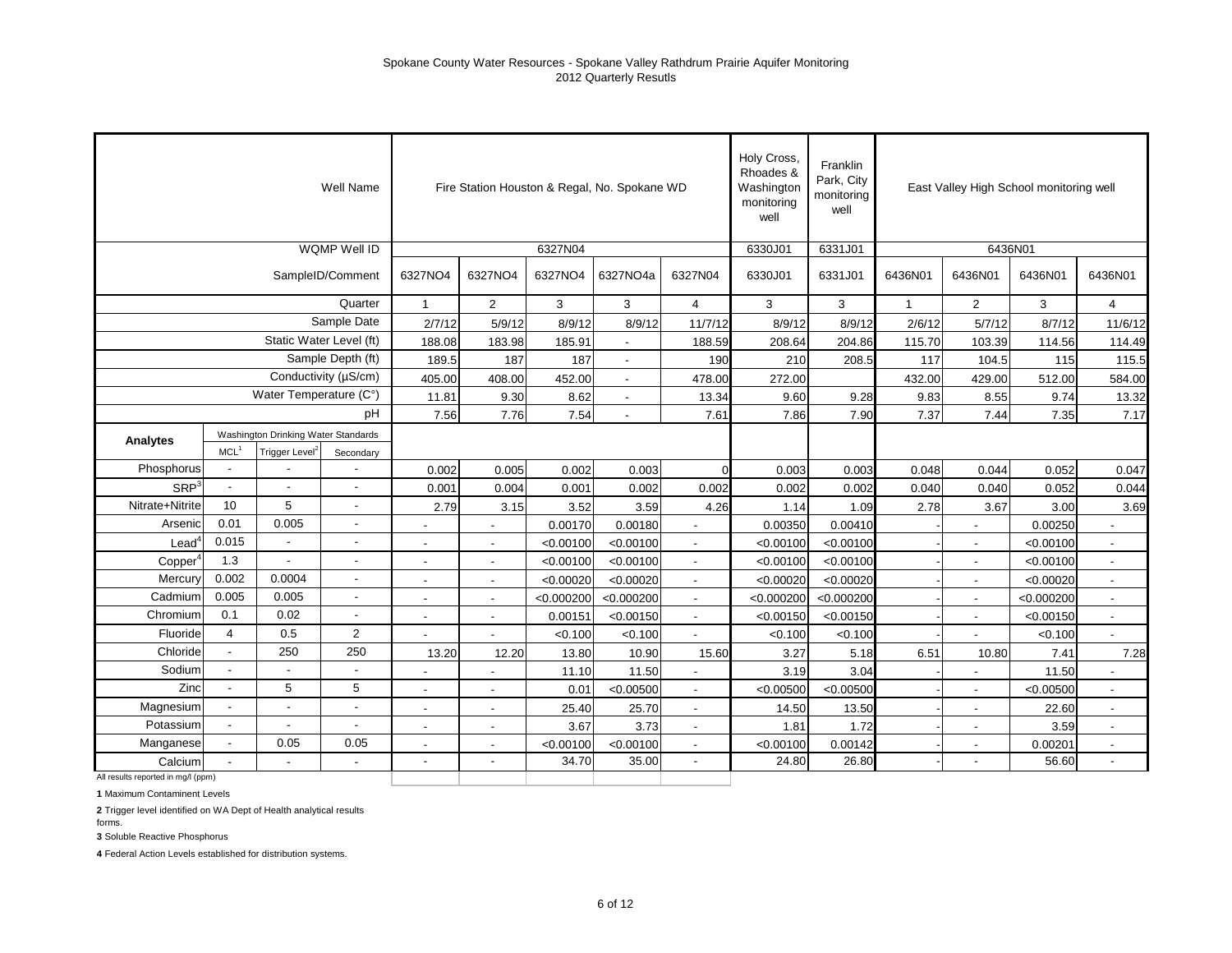|                     |                          |                                     | Well Name                |              |                          |            | Idaho Road 1000 ft south of Trent, monitoring well |                          |                |                          | Idaho Road 300 ft south of pipeline, monitoring<br>well |                          |                          |                          | Idaho Road - East Farms monitoring well at CID11 |                |
|---------------------|--------------------------|-------------------------------------|--------------------------|--------------|--------------------------|------------|----------------------------------------------------|--------------------------|----------------|--------------------------|---------------------------------------------------------|--------------------------|--------------------------|--------------------------|--------------------------------------------------|----------------|
|                     |                          |                                     | WQMP Well ID             |              |                          | 6524R01    |                                                    |                          |                | 6525R01                  |                                                         |                          |                          |                          | 6631M07                                          |                |
|                     |                          |                                     | SampleID/Comment         | 6524R01      | 6524R01                  | 6524R01    | 6524R01A<br>duplicate                              | 6524R01                  | 6525R01        | 6525R01                  | 6625R01                                                 | 6525R01                  | 6631M07                  | 6631M07                  | 6631M07                                          | 6631M07        |
|                     |                          |                                     | Quarter                  | $\mathbf{1}$ | 2                        | 3          | 3                                                  | $\overline{4}$           | $\overline{1}$ | $\overline{2}$           | 3                                                       | 4                        | $\mathbf{1}$             | 2                        | 3                                                | $\overline{4}$ |
|                     |                          |                                     | Sample Date              | 2/6/12       | 5/7/12                   | 8/6/12     | 8/6/12                                             | 11/6/12                  | 2/6/12         | 5/7/12                   | 8/6/12                                                  | 11/6/12                  | 2/6/12                   | 5/7/12                   | 8/6/12                                           | 11/6/12        |
|                     |                          |                                     | Static Water Level (ft)  | 124.72       | 115.02                   | 119.89     |                                                    | 121.42                   | 103.13         | 93.09                    | 98.26                                                   | 99.68                    | 114.25                   | 103.86                   | 109.48                                           | 110.74         |
|                     |                          |                                     | Sample Depth (ft)        | 126          | 116                      | 121        |                                                    | 123                      | 104            | 94                       | 99                                                      | 100.5                    | 115.5                    | 105                      | 110.5                                            | 112            |
|                     |                          |                                     | Conductivity (µS/cm)     | 292.00       | 330.00                   | 333.00     |                                                    | 285.00                   | 301.00         | 314.00                   | 329.00                                                  | 317.00                   | 256.00                   | 282.00                   | 289.00                                           | 270.00         |
|                     |                          | Water Temperature (C°)              |                          | 7.44         | 6.94                     | 7.30       | $\overline{\phantom{a}}$                           | 10.63                    | 6.98           | 6.63                     | 6.45                                                    | 10.48                    | 10.86                    | 10.24                    | 10.02                                            | 13.99          |
|                     |                          |                                     | pH                       | 7.72         | 7.74                     | 7.58       |                                                    | 7.63                     | 7.66           | 7.79                     | 7.65                                                    | 7.57                     | 7.76                     | 7.86                     | 6.75                                             | 7.83           |
| Analytes            |                          | Washington Drinking Water Standards |                          |              |                          |            |                                                    |                          |                |                          |                                                         |                          |                          |                          |                                                  |                |
|                     | MCL <sup>1</sup>         | Trigger Level <sup>2</sup>          | Secondary                |              |                          |            |                                                    |                          |                |                          |                                                         |                          |                          |                          |                                                  |                |
| Phosphorus          |                          |                                     |                          | 0.005        | 0.015                    | 0.009      | 0.009                                              | 0.006                    | 0.002          | 0.005                    | 0.004                                                   | 0.006                    | 0.005                    | 0.006                    | 0.007                                            | 0.007          |
| SRP <sup>3</sup>    | L.                       | $\overline{a}$                      | $\overline{a}$           | 0.004        | 0.004                    | 0.003      | 0.003                                              | 0.002                    | 0.001          | 0.003                    | 0.003                                                   | 0.001                    | 0.003                    | 0.005                    | 0.005                                            | 0.003          |
| Nitrate+Nitrite     | 10                       | 5                                   | $\blacksquare$           | 2.93         | 3.11                     | 2.27       | 2.24                                               | 2.06                     | 1.22           | 0.965                    | 1.110                                                   | 1.470                    | 1.63                     | 1.76                     | 1.59                                             | 1.81           |
| Arsenic             | 0.01                     | 0.005                               | $\blacksquare$           |              |                          | 0.00370    | 0.00400                                            | $\overline{a}$           |                | $\overline{\phantom{a}}$ | 0.00230                                                 | $\sim$                   | $\overline{a}$           | $\overline{\phantom{a}}$ | 0.00510                                          | $\sim$         |
| $\text{Lead}^4$     | 0.015                    | $\overline{\phantom{a}}$            |                          |              |                          | < 0.00100  | < 0.00100                                          |                          |                | $\overline{\phantom{a}}$ | < 0.00100                                               |                          | $\overline{a}$           |                          | < 0.00100                                        | $\sim$         |
| Copper <sup>4</sup> | 1.3                      | $\overline{a}$                      |                          |              |                          | < 0.00100  | < 0.00100                                          | $\blacksquare$           |                |                          | < 0.00100                                               |                          | $\blacksquare$           |                          | < 0.00100                                        | $\blacksquare$ |
| Mercury             | 0.002                    | 0.0004                              | $\overline{\phantom{a}}$ |              | $\overline{\phantom{a}}$ | < 0.00020  | < 0.00020                                          | $\overline{\phantom{a}}$ |                | $\overline{\phantom{a}}$ | < 0.00020                                               | $\overline{\phantom{a}}$ | $\overline{\phantom{a}}$ | $\overline{\phantom{a}}$ | < 0.00020                                        | $\sim$         |
| Cadmium             | 0.005                    | 0.005                               | $\overline{\phantom{a}}$ |              | $\overline{\phantom{a}}$ | < 0.000200 | < 0.000200                                         | $\overline{\phantom{a}}$ |                | $\blacksquare$           | < 0.000200                                              | $\sim$                   | $\overline{\phantom{a}}$ | $\overline{\phantom{a}}$ | < 0.000200                                       | $\blacksquare$ |
| Chromium            | 0.1                      | 0.02                                | Ĭ.                       |              | $\sim$                   | < 0.00150  | 0.00159                                            | $\mathbf{r}$             |                | $\blacksquare$           | < 0.00150                                               | $\overline{\phantom{a}}$ | $\overline{\phantom{a}}$ | $\blacksquare$           | < 0.00150                                        | $\blacksquare$ |
| Fluoride            | $\overline{4}$           | 0.5                                 | $\mathbf 2$              |              |                          | < 0.100    | < 0.100                                            |                          |                |                          | < 0.100                                                 |                          |                          |                          | < 0.100                                          | $\sim$         |
| Chloride            | $\overline{\phantom{a}}$ | 250                                 | 250                      | 3.71         | 2.93                     | 2.70       | 2.75                                               | 3.18                     | 1.65           | 1.47                     | 1.90                                                    | 2.17                     | 3.67                     | 3.44                     | 3.77                                             | 3.92           |
| Sodium              |                          | $\sim$                              |                          |              |                          | 3.35       | 3.46                                               |                          |                |                          | 2.98                                                    |                          |                          |                          | 2.97                                             |                |
| Zinc                |                          | 5                                   | 5                        |              |                          | < 0.00500  | < 0.00500                                          |                          |                |                          | < 0.00500                                               |                          |                          |                          | < 0.00500                                        |                |
| Magnesium           |                          | $\overline{a}$                      | $\overline{a}$           |              | $\sim$                   | 15.80      | 16.10                                              | $\overline{\phantom{a}}$ |                | $\blacksquare$           | 18.00                                                   | $\sim$                   | $\overline{\phantom{a}}$ | $\overline{\phantom{a}}$ | 14.30                                            | $\sim$         |
| Potassium           |                          | $\blacksquare$                      | Ĭ.                       |              | $\overline{\phantom{a}}$ | 2.17       | 2.26                                               | $\blacksquare$           |                | $\blacksquare$           | 2.19                                                    | $\sim$                   | $\blacksquare$           | $\overline{\phantom{a}}$ | 2.31                                             | $\blacksquare$ |
| Manganese           |                          | 0.05                                | 0.05                     |              |                          | 0.00702    | 0.00742                                            | $\blacksquare$           |                | $\blacksquare$           | < 0.00100                                               |                          | $\blacksquare$           |                          | < 0.00100                                        | $\mathbf{r}$   |
| Calcium             |                          |                                     | $\overline{\phantom{a}}$ |              |                          | 37.50      | 38.20                                              | $\overline{\phantom{a}}$ |                |                          | 34.30                                                   | $\overline{\phantom{a}}$ |                          |                          | 31.70                                            | $\blacksquare$ |

All results reported in mg/l (ppm)

**1** Maximum Contaminent Levels

**2** Trigger level identified on WA Dept of Health analytical results

forms.

**3** Soluble Reactive Phosphorus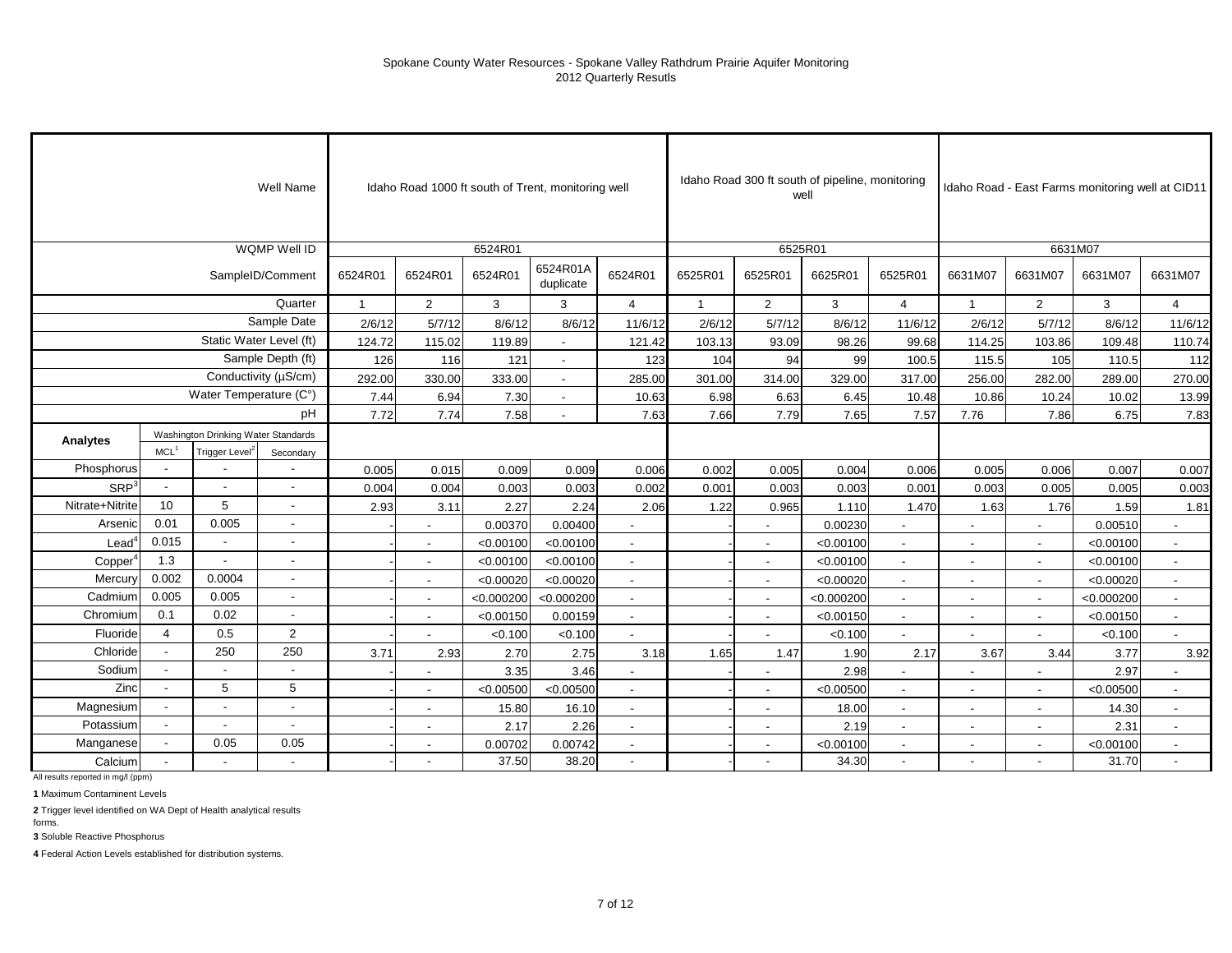|                          |                                                             |                          | Well Name                | I.E. COLD<br><b>STORAGE</b> | CITY of<br>SPOKANE-<br>Nevada | ORCHARD AVE IRRIG<br>DIST. Site 1 |            |                          |                          | CITY of SPOKANE-Ray |                          |                          |                          | E. SPKN WD, Site 1 |                          |
|--------------------------|-------------------------------------------------------------|--------------------------|--------------------------|-----------------------------|-------------------------------|-----------------------------------|------------|--------------------------|--------------------------|---------------------|--------------------------|--------------------------|--------------------------|--------------------|--------------------------|
|                          |                                                             |                          | <b>WQMP Well ID</b>      | 5213B01                     | 5308A02                       | 5312H01                           |            |                          |                          | 5322F01             |                          |                          |                          | 5324G01            |                          |
|                          |                                                             |                          | SampleID/Comment         | 5213B01                     | 5308A02                       | 5312H01                           | 5312H01    | 5322F01                  | 5322F01                  | 5322F01             | 5322F01<br>south         | 5324G01                  | 5324G01                  | 5324G01            | 5324G01                  |
|                          |                                                             |                          | Quarter                  | 3                           | 3                             | $\overline{2}$                    | 3          | $\mathbf{1}$             | $\overline{2}$           | 3                   | $\overline{4}$           | $\mathbf{1}$             | $\overline{2}$           | 3                  | $\overline{4}$           |
|                          |                                                             |                          | Sample Date              | 7/31/12                     | 7/31/12                       | 5/8/12                            | 7/31/12    | 1/31/12                  | 5/8/12                   | 7/31/12             | 10/30/12                 | 1/31/12                  | 5/9/12                   | 7/31/12            | 10/30/12                 |
|                          |                                                             |                          | Static Water Level (ft)  | $\blacksquare$              | $\blacksquare$                | $\blacksquare$                    |            | $\blacksquare$           |                          | $\sim$              | $\overline{\phantom{a}}$ | $\overline{\phantom{a}}$ | $\blacksquare$           |                    | $\blacksquare$           |
|                          |                                                             |                          | Sample Depth (ft)        | $\overline{a}$              |                               | $\overline{a}$                    |            | $\overline{a}$           |                          | $\overline{a}$      | $\overline{a}$           |                          | $\overline{a}$           |                    | $\ddot{\phantom{a}}$     |
|                          |                                                             |                          | Conductivity (µS/cm)     | 178.00                      | 212.00                        | 332.00                            | 338.00     | 419                      | 416                      | 393                 | 474                      | 453                      | 480.00                   | 499.00             | 473.00                   |
|                          |                                                             | Water Temperature (C°)   |                          | 7.63                        | 6.79                          | 6.38                              | 5.18       | 8.38                     | 7.5                      | 6.86                | 12.4                     | 7.99                     | 6.98                     | 6.46               | 11.19                    |
|                          | Washington Drinking Water Standards                         |                          | pH                       | 7.72                        | 7.80                          | 7.91                              | 7.71       | 7.29                     | 7.54                     | 7.39                | 7.25                     | 7.34                     | 7.42                     | 7.41               | 7.27                     |
| Analytes                 |                                                             |                          |                          |                             |                               |                                   |            |                          |                          |                     |                          |                          |                          |                    |                          |
|                          | MCL <sup>1</sup><br>Trigger Level <sup>2</sup><br>Secondary |                          |                          |                             |                               |                                   |            |                          |                          |                     |                          |                          |                          |                    |                          |
| Phosphorus               | $\overline{\phantom{a}}$                                    |                          |                          | 0.009                       | 0.005                         | 0.025                             | 0.017      | 0.0191231                | 0.0253096                | 0.019               | 0.021                    | 0.019                    | 0.021                    | 0.019              | 0.022                    |
| $SRP^3$                  |                                                             |                          |                          | 0.007                       | 0.003                         | 0.022                             | 0.014      | 0.0171447                | 0.0220798                | 0.018               | 0.021                    | 0.018                    | 0.019                    | 0.018              | 0.021                    |
| Nitrate+Nitrite          | 10                                                          | 5                        | $\overline{\phantom{a}}$ | 2.01                        | 0.99                          | 2.41                              | 2.24       | 3.57                     | 3.2                      | 2.77                | 4.04                     | 3.90                     | 3.91                     | 3.76               | 3.89                     |
| Arsenic                  | 0.01                                                        | 0.005                    |                          | 0.00240                     | 0.00270                       | 0.00550                           | 0.00520    |                          |                          | 0.0042              | $\overline{a}$           |                          |                          | 0.00460            |                          |
| $\text{Lead}^{\text{c}}$ | 0.015                                                       |                          |                          | < 0.00100                   | < 0.00100                     | < 0.00100                         | < 0.00100  |                          |                          | < 0.00100           | $\overline{\phantom{a}}$ |                          |                          | < 0.00100          |                          |
| Copper <sup>®</sup>      | 1.3                                                         | $\blacksquare$           |                          | 0.00120                     | 0.00248                       | < 0.00100                         | < 0.00100  | $\overline{\phantom{a}}$ | $\overline{\phantom{a}}$ | 0.00588             | $\overline{\phantom{a}}$ |                          |                          | 0.00187            | $\overline{\phantom{a}}$ |
| Mercury                  | 0.002                                                       | 0.0004                   |                          | < 0.00020                   | < 0.00020                     | < 0.00020                         | < 0.00020  | $\overline{\phantom{a}}$ | $\overline{\phantom{a}}$ | < 0.00020           | $\sim$                   |                          | $\overline{\phantom{a}}$ | < 0.00020          | $\sim$                   |
| Cadmium                  | 0.005                                                       | 0.005                    | $\overline{\phantom{a}}$ | < 0.000200                  | < 0.000200                    | < 0.000200                        | < 0.000200 | $\overline{\phantom{a}}$ | $\blacksquare$           | < 0.000200          | $\blacksquare$           |                          |                          | < 0.000200         | $\blacksquare$           |
| Chromium                 | 0.1                                                         | 0.02                     | $\blacksquare$           | < 0.00150                   | < 0.00150                     | $\blacksquare$                    | < 0.00150  | $\blacksquare$           |                          | < 0.00150           | $\blacksquare$           |                          |                          | < 0.00150          | $\blacksquare$           |
| Fluoride                 | 4                                                           | 0.5                      | $\overline{2}$           | < 0.100                     | < 0.100                       | $\blacksquare$                    | < 0.100    | $\blacksquare$           |                          | < 0.100             | $\blacksquare$           |                          |                          | < 0.100            | $\blacksquare$           |
| Chloride                 |                                                             | 250                      | 250                      | 21.60                       | 3.83                          | 5.27                              | 5.06       | 14.4                     | 15.5                     | 12.3                | 19.8                     | 14.50                    | 15.60                    | 16.90              | 16.00                    |
| Sodium                   |                                                             |                          |                          | 7.78                        | 2.67                          |                                   | 4.18       |                          |                          | 7.12                |                          |                          |                          | 9.08               |                          |
| Zinc                     |                                                             | 5                        | 5                        | < 0.00500                   | < 0.00500                     | 0.01                              | 0.01       | $\overline{\phantom{a}}$ | $\overline{\phantom{a}}$ | < 0.00500           | $\overline{\phantom{a}}$ |                          |                          | 0.01020            | $\overline{\phantom{a}}$ |
| Magnesium                | $\overline{\phantom{a}}$                                    | $\overline{\phantom{a}}$ |                          | 12.10                       | 8.91                          | $\blacksquare$                    | 14.10      | $\overline{\phantom{a}}$ |                          | 14.2                | $\blacksquare$           |                          | $\sim$                   | 18.80              | $\blacksquare$           |
| Potassium                | $\sim$                                                      | $\blacksquare$           |                          | 2.52                        | 1.58                          | $\overline{a}$                    | 2.25       | $\overline{\phantom{a}}$ | $\overline{\phantom{a}}$ | 2.61                | $\overline{a}$           |                          | $\sim$                   | 3.35               | $\overline{a}$           |
| Manganese                |                                                             | 0.05                     | 0.05                     | < 0.00100                   | < 0.00100                     | $\blacksquare$                    | < 0.00100  | $\blacksquare$           | $\overline{\phantom{a}}$ | < 0.00100           | $\blacksquare$           |                          |                          | < 0.00100          | $\blacksquare$           |
| Calcium                  |                                                             |                          |                          | 34.90                       | 23.30                         |                                   | 36.40      |                          |                          | 41.6                |                          |                          |                          | 53.20              |                          |

All results reported in mg/l (ppm)

**1** Maximum Contaminent Levels

**2** Trigger level identified on WA Dept of Health analytical results

forms. **3** Soluble Reactive Phosphorus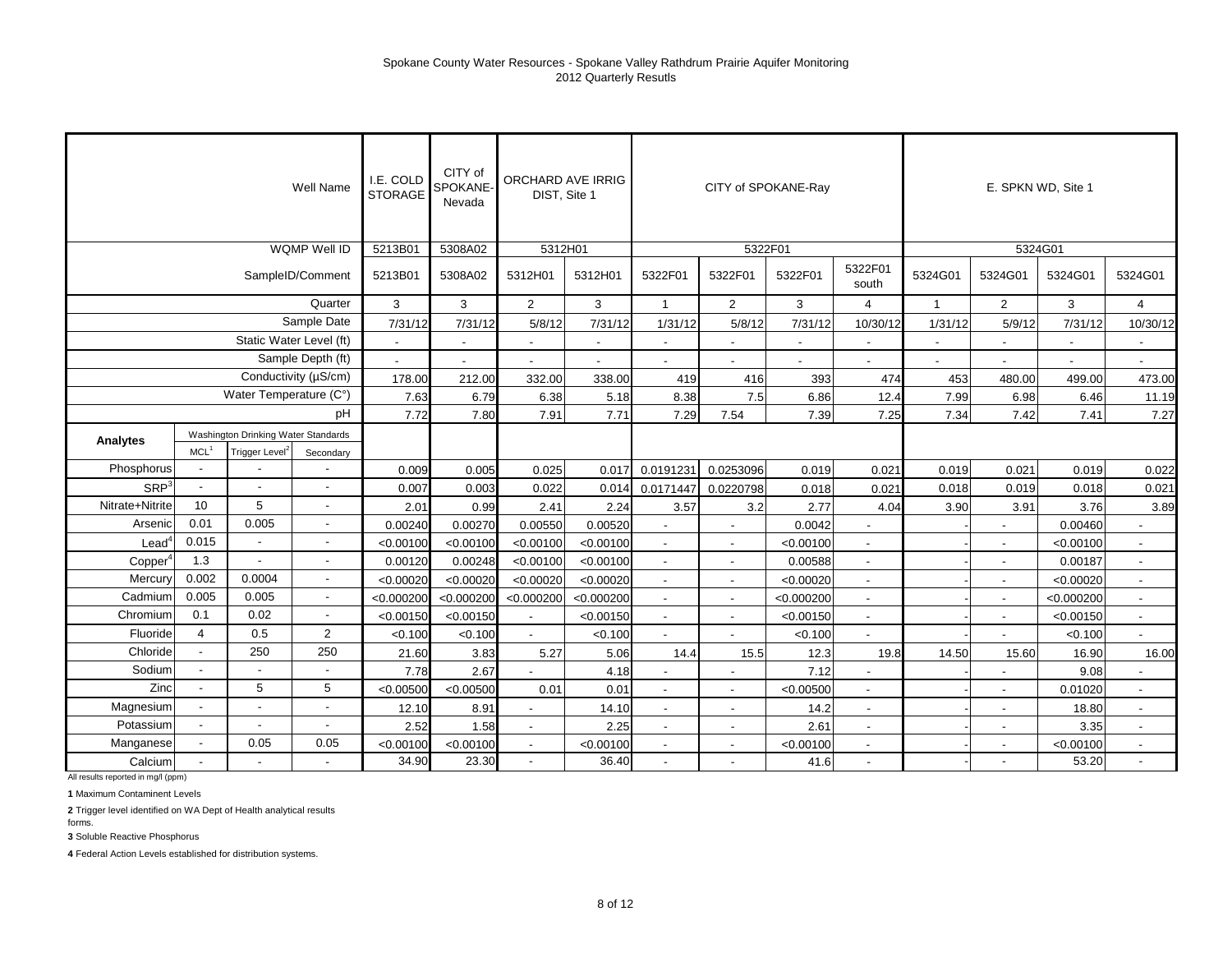|                  |                          |                                     | Well Name                |              |                          | PASADENA PARK #2 |                |                          | Orchard Ave Irrig Dist Site 2 |                          | <b>MODERN</b><br><b>ELECT</b><br><b>WATER</b><br>Site 6 | Mission<br>Well,<br><b>LIBERTY</b><br>LAKE<br><b>SEWER</b><br><b>DIST</b> |                          |                          | 6th & Havana monitoring well (MW-2) |                          |
|------------------|--------------------------|-------------------------------------|--------------------------|--------------|--------------------------|------------------|----------------|--------------------------|-------------------------------|--------------------------|---------------------------------------------------------|---------------------------------------------------------------------------|--------------------------|--------------------------|-------------------------------------|--------------------------|
|                  |                          |                                     | <b>WQMP Well ID</b>      |              | 5405K01                  |                  |                |                          | 5407C01                       |                          | 5408N01                                                 | 5515C01                                                                   |                          | 5323E01                  |                                     |                          |
|                  |                          |                                     | SampleID/Comment         | 5405K01      | 5405K01                  | 5405K01          | 5405K01        | 5407C01                  | 5407C01                       | 5407C01                  | 5408N01                                                 | 5515C01                                                                   | 5323E01                  | 5323E01                  | 5323E01                             | 5323E01                  |
|                  |                          |                                     | Quarter                  | $\mathbf{1}$ | $\overline{2}$           | 3                | $\overline{4}$ | $\mathbf{1}$             | 3                             | $\overline{4}$           | 3                                                       | 3                                                                         | $\overline{1}$           | $\overline{2}$           | 3                                   | $\overline{4}$           |
|                  |                          |                                     | Sample Date              | 1/31/12      | 5/7/12                   | 7/31/12          | 10/30/12       | 1/31/12                  | 7/31/12                       | 10/30/12                 | 7/31/12                                                 | 7/31/12                                                                   | 2/7/12                   | 5/9/12                   | 8/8/12                              | 11/7/12                  |
|                  |                          | Static Water Level (ft)             |                          | $\mathbf{r}$ | $\blacksquare$           | $\overline{a}$   |                | $\blacksquare$           | $\blacksquare$                |                          | $\blacksquare$                                          | $\blacksquare$                                                            | 51.20                    | 39.59                    | 51.57                               | 50.82                    |
|                  |                          |                                     | Sample Depth (ft)        |              |                          |                  |                |                          |                               |                          |                                                         |                                                                           | 52                       | 41                       | 52.5                                | 52                       |
|                  |                          |                                     | Conductivity (µS/cm)     | 198.00       | 182.00                   | 219.00           | 197.00         | 299.00                   | 341.00                        | 311.00                   | 274.00                                                  | 236.00                                                                    | 373.00                   | 355.00                   | 399.00                              | 387.00                   |
|                  |                          | Water Temperature (C°)              |                          | 7.19         | 5.02                     | 4.46             | 9.43           | 7.24                     | 7.67                          | 10.93                    | 6.03                                                    | 6.12                                                                      | 9.70                     | 8.54                     | 8.92                                | 12.71                    |
|                  |                          |                                     | pH                       | 7.33         | 6.95                     | 7.49             | 7.49           | 7.71                     | 7.71                          | 7.64                     | 7.98                                                    | 7.87                                                                      | 7.56                     | 7.70                     | 7.60                                | 7.68                     |
| Analytes         |                          | Washington Drinking Water Standards |                          |              |                          |                  |                |                          |                               |                          |                                                         |                                                                           |                          |                          |                                     |                          |
|                  | MCL <sup>1</sup>         | Trigger Level                       | Secondary                |              |                          |                  |                |                          |                               |                          |                                                         |                                                                           |                          |                          |                                     |                          |
| Phosphorus       |                          |                                     |                          | 0.007        | 0.008                    | 0.007            | 0.006          | 0.015                    | 0.017                         | 0.014                    | 0.004                                                   | 0.010                                                                     | 0.010                    | 0.021                    | 0.011                               | 0.012                    |
| SRP <sup>3</sup> | $\overline{\phantom{a}}$ |                                     |                          | 0.006        | 0.004                    | 0.006            | 0.006          | 0.014                    | 0.016                         | 0.014                    | 0.003                                                   | 0.007                                                                     | 0.008                    | 0.020                    | 0.010                               | 0.012                    |
| Nitrate+Nitrite  | 10                       | 5                                   | $\sim$                   | 1.56         | 1.08                     | 1.54             | 1.040          | 1.89                     | 2.00                          | 1.85                     | 1.36                                                    | 1.18                                                                      | 2.80                     | 2.66                     | 2.94                                | 3.21                     |
| Arsenic          | 0.01                     | 0.005                               | $\overline{\phantom{0}}$ |              | $\overline{\phantom{a}}$ | 0.001            |                | $\overline{a}$           | 0.00410                       | $\blacksquare$           | 0.00260                                                 | 0.003                                                                     |                          |                          | 0.00380                             |                          |
| $\text{Lead}^4$  | 0.015                    | $\sim$                              |                          |              | $\overline{\phantom{a}}$ | < 0.00100        |                | $\overline{a}$           | < 0.00100                     |                          | < 0.00100                                               | < 0.00100                                                                 | $\overline{a}$           |                          | < 0.00100                           | $\overline{\phantom{a}}$ |
| Copper           | 1.3                      |                                     |                          |              | $\overline{\phantom{a}}$ | 0.00198          |                | $\overline{\phantom{a}}$ | < 0.00100                     | $\overline{\phantom{a}}$ | < 0.00100                                               | 0.00100                                                                   | $\overline{\phantom{a}}$ |                          | < 0.00100                           | $\overline{\phantom{a}}$ |
| Mercury          | 0.002                    | 0.0004                              | $\overline{\phantom{a}}$ |              | $\sim$                   | < 0.00020        |                | $\sim$                   | < 0.00020                     | $\overline{\phantom{a}}$ | < 0.00020                                               | < 0.00020                                                                 | $\overline{\phantom{a}}$ | $\overline{\phantom{a}}$ | < 0.00020                           | $\overline{\phantom{a}}$ |
| Cadmium          | 0.005                    | 0.005                               | $\overline{\phantom{a}}$ |              | $\blacksquare$           | < 0.000200       |                | $\blacksquare$           | < 0.000200                    | $\blacksquare$           | < 0.000200                                              | < 0.000200                                                                | $\overline{a}$           | $\overline{\phantom{a}}$ | < 0.000200                          | $\blacksquare$           |
| Chromium         | 0.1                      | 0.02                                | $\overline{\phantom{a}}$ |              | $\blacksquare$           | < 0.00150        |                | $\blacksquare$           | < 0.00150                     | $\blacksquare$           | < 0.00150                                               | < 0.00150                                                                 | $\blacksquare$           |                          | < 0.00150                           | $\overline{\phantom{a}}$ |
| Fluoride         | $\overline{4}$           | 0.5                                 | $\overline{c}$           |              |                          | < 0.100          |                | $\blacksquare$           | < 0.100                       |                          | < 0.100                                                 | 0.120                                                                     |                          |                          | < 0.100                             |                          |
| Chloride         | $\sim$                   | 250                                 | 250                      | 4.05         | 3.41                     | 4.26             | 2.71           | 4.42                     | 5.24                          | 4.54                     | 3.45                                                    | 3.33                                                                      | 11.10                    | 9.57                     | 11.60                               | 12.90                    |
| Sodium           | $\overline{a}$           |                                     |                          |              |                          | 3.83             |                |                          | 4.24                          |                          | 2.72                                                    | 4.08                                                                      |                          |                          | 7.16                                |                          |
| Zinc             |                          | 5                                   | 5                        |              |                          | < 0.00500        |                | $\overline{\phantom{a}}$ | < 0.00500                     |                          | < 0.00500                                               | < 0.00500                                                                 | $\overline{a}$           |                          | < 0.00500                           | $\overline{\phantom{a}}$ |
| Magnesium        |                          | $\blacksquare$                      | $\overline{\phantom{a}}$ | 7.70         |                          |                  |                | $\overline{\phantom{a}}$ | 15.10                         | $\overline{\phantom{a}}$ | 12.70                                                   | 8.64                                                                      | $\overline{a}$           | $\blacksquare$           | 15.50                               | $\overline{\phantom{a}}$ |
| Potassium        |                          | $\blacksquare$                      | $\sim$                   | 1.94         |                          |                  |                | $\blacksquare$           | 2.29                          | $\blacksquare$           | 1.84                                                    | 1.78                                                                      | L.                       |                          | 2.54                                | $\blacksquare$           |
| Manganese        |                          | 0.05                                | 0.05                     |              |                          | < 0.00100        |                | $\overline{\phantom{a}}$ | < 0.00100                     | $\overline{\phantom{a}}$ | < 0.00100                                               | < 0.00100                                                                 | $\overline{a}$           |                          | < 0.00100                           | $\overline{\phantom{a}}$ |
| Calcium          |                          |                                     |                          |              |                          | 22.40            |                |                          | 36.20                         | $\blacksquare$           | 27.20                                                   | 25.40                                                                     | $\sim$                   |                          | 46.30                               | $\overline{a}$           |

All results reported in mg/l (ppm)

**1** Maximum Contaminent Levels

**2** Trigger level identified on WA Dept of Health analytical results

forms. **3** Soluble Reactive Phosphorus

**4** Federal Action Levels established for distribution systems.

9 of 12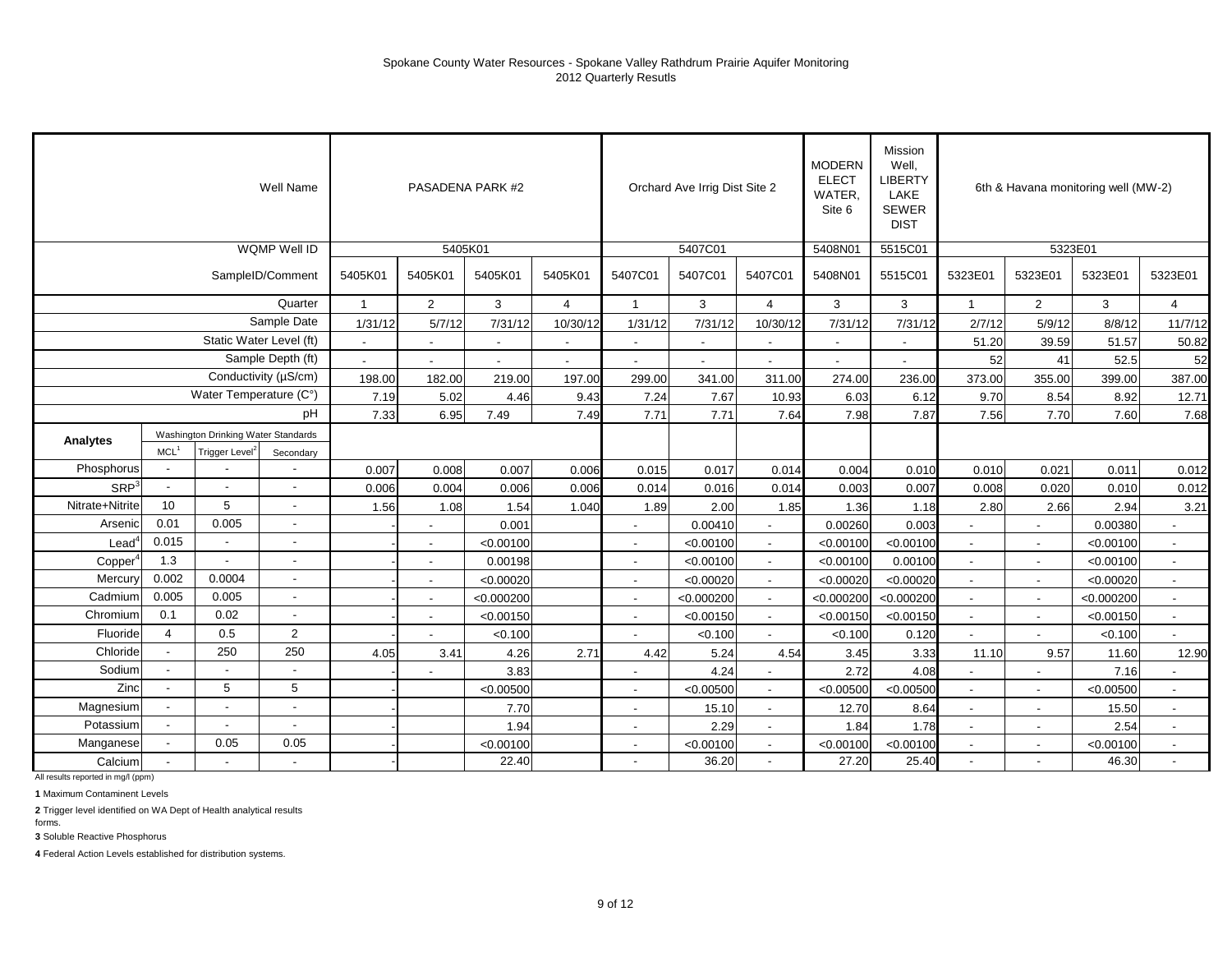|                   |                         |                                     | Well Name                |                          |                          |                          | Spokane Co Water Dist #3, Site 2-5, 26th & Vercler |                       |                          |                       | CONSOLID<br><b>ATED</b><br><b>IRRIG DIST</b><br>19, Site 2A | Spokane<br>Fish<br>Hatchery<br>well | <b>WHITWOR</b><br>TH WATER<br>DIST. #2,<br>Well 2A | <b>NORTH</b><br><b>SPOKANE</b><br>IRRIG.<br>DIST. #4,<br>Site 4 | CONS.<br><b>IRRIG DIST</b><br>19, Site<br>11B | <b>MODERN</b><br><b>ELECT</b><br>WATER,<br>Site 11 |
|-------------------|-------------------------|-------------------------------------|--------------------------|--------------------------|--------------------------|--------------------------|----------------------------------------------------|-----------------------|--------------------------|-----------------------|-------------------------------------------------------------|-------------------------------------|----------------------------------------------------|-----------------------------------------------------------------|-----------------------------------------------|----------------------------------------------------|
|                   |                         |                                     | WQMP Well ID             |                          |                          |                          | 5427L01                                            |                       |                          |                       | 5518R01                                                     | 6211K01                             | 6320D01                                            | 6328H01                                                         | 6631M04                                       | 5415E03                                            |
|                   |                         |                                     | SampleID/Comment         | 5427L01                  | 5427L01A<br>duplicate    | 5427LO1                  | 5427LO1                                            | 5427L01A<br>duplicate | 5427L01                  | 5427L01A<br>duplicate | 5518R01                                                     | 6211K01                             | 6320D01                                            | 6328H01                                                         | 6631M04                                       | 5415E03                                            |
|                   |                         |                                     | Quarter                  |                          |                          | $\overline{2}$           | 3                                                  | 3                     | $\overline{4}$           | 4                     | 3                                                           | 3                                   | 3                                                  | 3                                                               | 3                                             | 3                                                  |
|                   |                         |                                     | Sample Date              | 1/31/12                  | 1/31/12                  | 5/7/12                   | 7/31/12                                            | 7/31/12               | 10/30/12                 | 10/30/12              | 7/31/12                                                     | 8/9/12                              | 8/9/12                                             | 8/9/12                                                          | 8/6/12                                        | 7/31/12                                            |
|                   |                         | Static Water Level (ft)             |                          |                          |                          |                          |                                                    |                       | $\blacksquare$           |                       |                                                             |                                     |                                                    |                                                                 |                                               |                                                    |
|                   |                         |                                     | Sample Depth (ft)        |                          | $\overline{\phantom{a}}$ |                          |                                                    | $\blacksquare$        |                          | $\blacksquare$        |                                                             | $\overline{\phantom{a}}$            |                                                    |                                                                 |                                               |                                                    |
|                   |                         |                                     | Conductivity (µS/cm)     | 418.00                   | $\sim$                   | 434.00                   | 454.00                                             | $\sim$                | 429.00                   | $\sim$                | 187.00                                                      | $\overline{\phantom{a}}$            | 272.00                                             | 251.00                                                          | 270.00                                        | 229.00                                             |
|                   |                         | Water Temperature (C°)              |                          | 7.65                     |                          | 6.98                     | 6.43                                               | $\overline{a}$        | 11.32                    |                       | 7.20                                                        |                                     | 5.82                                               | 5.50                                                            | 7.53                                          | 5.90                                               |
|                   |                         |                                     | pH                       | 7.51                     |                          | 7.64                     | 7.51                                               |                       | 7.62                     |                       | 8.25                                                        |                                     | 7.94                                               | 8.03                                                            | 7.77                                          | 7.94                                               |
| Analytes          |                         | Washington Drinking Water Standards |                          |                          |                          |                          |                                                    |                       |                          |                       |                                                             |                                     |                                                    |                                                                 |                                               |                                                    |
|                   | MCL <sup>1</sup>        | Trigger Level <sup>2</sup>          | Secondary                |                          |                          |                          |                                                    |                       |                          |                       |                                                             |                                     |                                                    |                                                                 |                                               |                                                    |
| Phosphorus        |                         |                                     |                          | 0.006                    | 0.006                    | 0.007                    | 0.006                                              | 0.006                 | 0.005                    | 0.005                 | 0.007                                                       | 0.005                               | 0.003                                              | 0.004                                                           | 0.006                                         | 0.004                                              |
| SRP <sup>3</sup>  |                         |                                     |                          | 0.005                    | 0.005                    | 0.012                    | 0.004                                              | 0.004                 | 0.004                    | 0.004                 | 0.002                                                       | 0.004                               | 0.003                                              | 0.004                                                           | 0.003                                         | 0.003                                              |
| Nitrate+Nitrite   | 10                      | 5                                   |                          | 3.20                     | 3.29                     | 3.14                     | 3.13                                               | 3.23                  | 3.11                     | 3.14                  | 0.991                                                       | 1.54                                | 1.05                                               | 1.22                                                            | 1.48                                          | 1.050                                              |
| Arsenic           | 0.01                    | 0.005                               |                          |                          |                          |                          | 0.00400                                            | 0.00420               | ÷,                       |                       | 0.001                                                       | 0.00410                             | 0.00350                                            | 0.00270                                                         | 0.00550                                       | 0.00310                                            |
| $\textsf{Lead}^*$ | 0.015                   |                                     |                          |                          |                          |                          | < 0.00100                                          | < 0.00100             | $\overline{\phantom{a}}$ |                       | < 0.00100                                                   | < 0.00100                           | < 0.00100                                          | < 0.00100                                                       | < 0.00100                                     | < 0.00100                                          |
| Copper            | 1.3                     |                                     |                          | $\overline{\phantom{a}}$ | $\sim$                   | $\overline{\phantom{a}}$ | < 0.00100                                          | 0.00107               | $\overline{\phantom{a}}$ |                       | < 0.00100                                                   | 0.00226                             | < 0.00100                                          | 0.00133                                                         | < 0.00100                                     | 0.00195                                            |
| Mercury           | 0.002                   | 0.0004                              | $\overline{\phantom{a}}$ | $\sim$                   | $\overline{\phantom{a}}$ | $\overline{\phantom{a}}$ | < 0.00020                                          | < 0.00020             | $\blacksquare$           |                       | < 0.00020                                                   | < 0.00020                           | < 0.00020                                          | < 0.00020                                                       | < 0.00020                                     | < 0.00020                                          |
| Cadmium           | 0.005                   | 0.005                               |                          | $\overline{\phantom{a}}$ | $\blacksquare$           | $\overline{\phantom{a}}$ | < 0.000200                                         | < 0.000200            | $\overline{\phantom{a}}$ |                       | < 0.000200                                                  | < 0.000200                          | < 0.000200                                         | < 0.000200                                                      | < 0.000200                                    | < 0.000200                                         |
| Chromium          | 0.1                     | 0.02                                |                          |                          |                          |                          | < 0.00150                                          | < 0.00150             | $\overline{\phantom{a}}$ |                       | < 0.00150                                                   | < 0.00150                           | < 0.00150                                          | < 0.00150                                                       | < 0.00150                                     | < 0.00150                                          |
| Fluoride          | $\overline{\mathbf{A}}$ | 0.5                                 | 2                        |                          | $\overline{\phantom{a}}$ |                          | < 0.100                                            | < 0.100               | $\overline{a}$           |                       | < 0.100                                                     | < 0.100                             | < 0.100                                            | < 0.100                                                         | < 0.100                                       | < 0.100                                            |
| Chloride          |                         | 250                                 | 250                      | 8.70                     | 8.76                     | 9.32                     | 9.67                                               | 9.68                  | 10.00                    | 9.27                  | 3.66                                                        | 6.42                                | 3.36                                               | 5.03                                                            | 3.67                                          | 2.87                                               |
| Sodium            |                         |                                     |                          |                          |                          |                          | 6.68                                               | 6.71                  |                          |                       | 2.39                                                        | 3.84                                | 2.93                                               | 4.82                                                            | 2.83                                          | 2.36                                               |
| Zinc              |                         | 5                                   | 5                        |                          | $\overline{\phantom{a}}$ |                          | < 0.00500                                          | < 0.00500             | $\overline{\phantom{a}}$ |                       | < 0.00500                                                   | 0.01760                             | < 0.00500                                          | < 0.00500                                                       | < 0.00500                                     | < 0.00500                                          |
| Magnesium         |                         |                                     |                          | $\sim$                   | $\overline{\phantom{a}}$ | $\overline{\phantom{a}}$ | 18.80                                              | 19.10                 | $\blacksquare$           |                       | 5.87                                                        | 16.30                               | 14.30                                              | 11.30                                                           | 13.00                                         | 10.20                                              |
| Potassium         |                         | $\blacksquare$                      |                          | $\overline{\phantom{a}}$ | $\blacksquare$           | $\overline{\phantom{a}}$ | 2.87                                               | 2.90                  | $\blacksquare$           |                       | 1.40                                                        | 2.05                                | 1.77                                               | 2.14                                                            | 2.05                                          | 1.66                                               |
| Manganese         |                         | 0.05                                | 0.05                     |                          |                          |                          | < 0.00100                                          | < 0.00100             | $\overline{\phantom{a}}$ |                       | < 0.00100                                                   | < 0.00100                           | < 0.00100                                          | < 0.00100                                                       | < 0.00100                                     | < 0.00100                                          |
| Calcium           |                         |                                     |                          |                          |                          |                          | 48.60                                              | 49.20                 | $\overline{\phantom{a}}$ |                       | 22.40                                                       | 29.70                               | 25.00                                              | 24.30                                                           | 28.30                                         | 22.60                                              |

All results reported in mg/l (ppm)

**1** Maximum Contaminent Levels

**2** Trigger level identified on WA Dept of Health analytical results

forms. **3** Soluble Reactive Phosphorus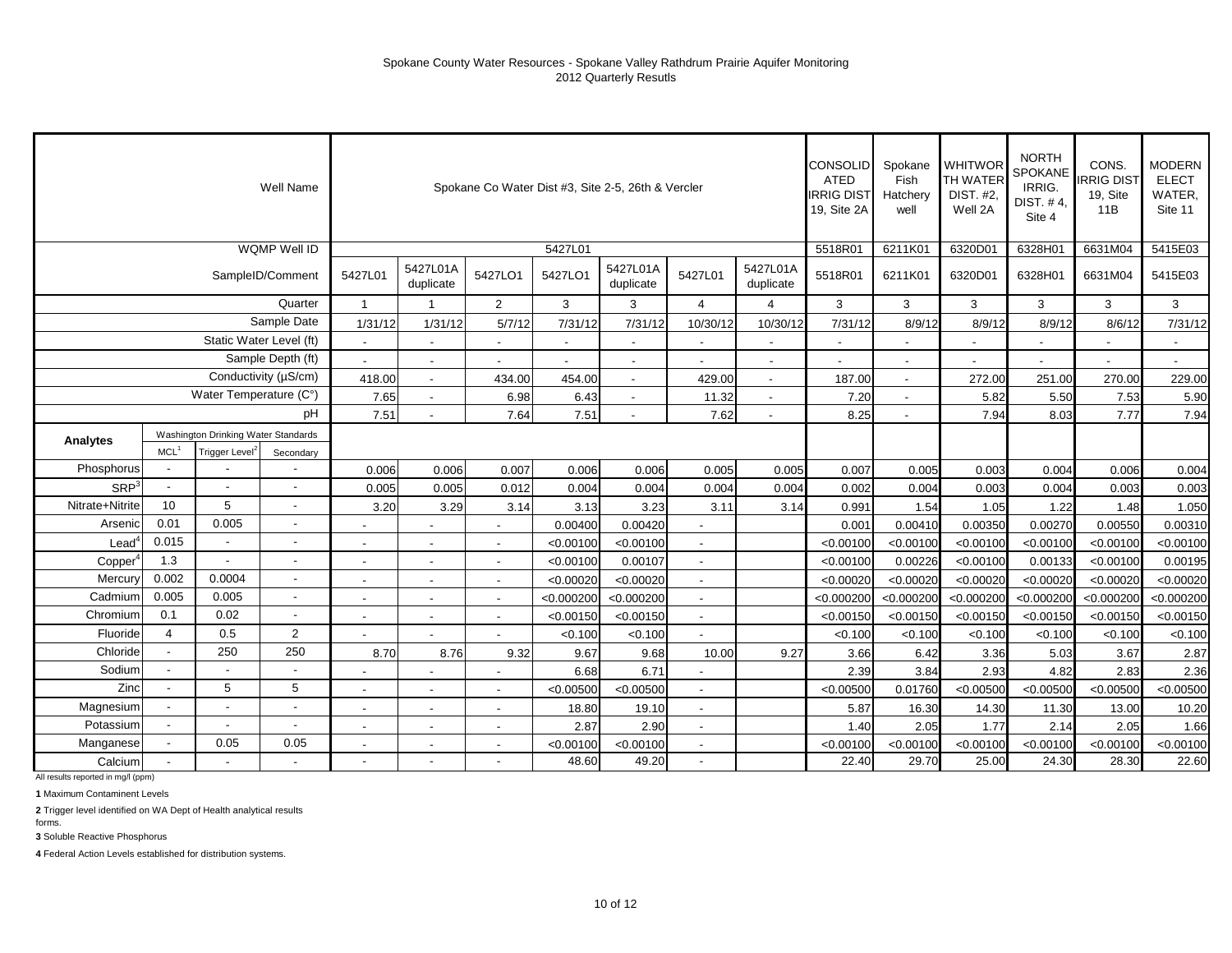|                  |                                                |                                    | Well Name                  |              |                          | New Balfour Park monitoring well |                          |                          |                          | SPOKANE FISH HATCHERY, GRIFFITH SPR |                          | Sullivan<br>Spring |                          |                          | <b>Three Springs</b> |                |
|------------------|------------------------------------------------|------------------------------------|----------------------------|--------------|--------------------------|----------------------------------|--------------------------|--------------------------|--------------------------|-------------------------------------|--------------------------|--------------------|--------------------------|--------------------------|----------------------|----------------|
|                  |                                                |                                    | WQMP Well ID               |              |                          | 5417R02                          |                          |                          |                          | 6211J01s                            |                          | 5411R05s           |                          |                          | 5212F01s             |                |
|                  |                                                |                                    | SampleID/Comment           | 5417R02      | 5417R02                  | 5417R02                          | 5417R02                  | 6211J01s                 | 6211J01s                 | 6211J01s                            | 6211J01s                 | Sullivan<br>Spring | 5212F01s                 | 5212F01s                 | 5212F01s             | 5212F01s       |
|                  |                                                |                                    | Quarter                    | $\mathbf{1}$ | $\overline{2}$           | 3                                | $\overline{4}$           | $\overline{1}$           | 2                        | 3                                   | $\overline{4}$           | 3                  | $\mathbf{1}$             | $\overline{2}$           | 3                    | $\overline{4}$ |
|                  |                                                |                                    | Sample Date                | 2/6/12       | 5/7/12                   | 8/7/12                           | 11/6/12                  | 1/31/12                  | 5/9/12                   | 8/9/12                              | 10/30/12                 | 8/7/12             | 1/31/12                  | 5/9/12                   | 8/9/12               | 10/30/12       |
|                  |                                                |                                    | Static Water Level (ft)    | 71.37        | 60.63                    | 70.12                            | 71.16                    | $\sim$                   | $\blacksquare$           |                                     | ä,                       | $\sim$             | $\overline{\phantom{a}}$ |                          |                      | $\blacksquare$ |
|                  |                                                |                                    | Sample Depth (ft)          | 72.5         | 67                       | 71                               | 72                       |                          |                          |                                     |                          |                    |                          |                          |                      |                |
|                  |                                                |                                    | Conductivity ( $\mu$ S/cm) | 194.00       | 202.00                   | 210                              | 205                      | 330.00                   | 342.00                   | 310.00                              | 214.00                   | 273.00             | 317.00                   | 298.00                   | 277.00               | 325.00         |
|                  |                                                | Water Temperature (C°)             |                            | 10.02        | 9.50                     | 10.29                            | 13.37                    | 7.42                     | 11.20                    | 10.90                               | 10.95                    | 6.01               | 7.77                     | 12.10                    | 11.40                | 11.02          |
|                  | Washington Drinking Water Standards            |                                    | pH                         | 7.94         | 8.05                     | 7.83                             | 7.87                     | 7.78                     |                          |                                     | 7.77                     | 7.63               | 7.78                     |                          |                      | 7.74           |
|                  | MCL <sup>1</sup><br>Trigger Level <sup>2</sup> |                                    |                            |              |                          |                                  |                          |                          |                          |                                     |                          |                    |                          |                          |                      |                |
| Analytes         |                                                |                                    | Secondary                  |              |                          |                                  |                          |                          |                          |                                     |                          |                    |                          |                          |                      |                |
| Phosphorus       | $\overline{\phantom{a}}$                       |                                    |                            | 0.007        | 0.028                    | 0.006                            | 0.007                    | 0.007                    | 0.007                    | 0.004                               | 0.005                    | 0.003              | 0.005                    | 0.008                    | 0.006                | 0.003          |
| SRP <sup>3</sup> | $\overline{\phantom{a}}$                       | $\sim$<br>$\overline{\phantom{a}}$ |                            | 0.006        | 0.010                    | 0.006                            | 0.004                    | 0.006                    | 0.005                    | 0.004                               | 0.003                    | 0.002              | 0.005                    | 0.006                    | 0.004                | 0.003          |
| Nitrate+Nitrite  | 10                                             | 5                                  | $\blacksquare$             | 1.07         | 1.100                    | 0.920                            | 1.030                    | 1.93                     | 1.73                     | 1.73                                | 1.80                     | 1.17               | 2.41                     | 1.76                     | 1.89                 | 2.42           |
| Arsenic          | 0.01                                           | 0.005                              | $\overline{\phantom{a}}$   |              | $\sim$                   | 0.00290                          | $\blacksquare$           | $\sim$                   | $\blacksquare$           | 0.00360                             | $\overline{a}$           | 0.00320            |                          |                          | 0.00380              | $\overline{a}$ |
| $\text{Lead}^4$  | 0.015                                          | $\sim$                             | $\overline{\phantom{a}}$   |              |                          | < 0.00100                        | $\overline{\phantom{a}}$ | $\overline{\phantom{a}}$ | $\overline{a}$           | < 0.00100                           |                          | < 0.00100          |                          |                          | < 0.00100            | $\sim$         |
| Copper           | 1.3                                            | $\overline{\phantom{a}}$           |                            |              |                          | < 0.00100                        |                          |                          |                          | < 0.00100                           |                          | < 0.00100          |                          |                          | 0.00119              | $\blacksquare$ |
| Mercury          | 0.002                                          | 0.0004                             | $\overline{\phantom{a}}$   |              | $\overline{\phantom{a}}$ | < 0.00020                        | $\sim$                   | $\overline{\phantom{a}}$ | $\overline{\phantom{a}}$ | < 0.00020                           | $\overline{\phantom{a}}$ | < 0.00020          |                          | $\overline{\phantom{a}}$ | < 0.00020            | $\sim$         |
| Cadmium          | 0.005                                          | 0.005                              | $\overline{\phantom{a}}$   |              | $\overline{\phantom{a}}$ | < 0.000200                       | $\blacksquare$           | $\overline{\phantom{a}}$ | $\blacksquare$           | < 0.000200                          | $\overline{\phantom{a}}$ | < 0.000200         |                          | $\blacksquare$           | < 0.000200           | $\sim$         |
| Chromium         | 0.1                                            | 0.02                               | $\blacksquare$             |              |                          | < 0.00150                        | $\blacksquare$           |                          | $\blacksquare$           | < 0.00150                           | $\blacksquare$           | < 0.00150          |                          |                          | < 0.00150            | $\blacksquare$ |
| Fluoride         | $\overline{4}$                                 | 0.5                                | $\overline{2}$             |              |                          | < 0.100                          |                          |                          |                          | < 0.100                             |                          | < 0.100            |                          |                          | < 0.100              |                |
| Chloride         | $\blacksquare$                                 | 250                                | 250                        | 3.23         | 3.34                     | 3.41                             | 3.48                     | 8.23                     | 7.82                     | 8.29                                | 9.34                     | 2.19               | 8.64                     | 9.24                     | 9.88                 | 12.10          |
| Sodium           | $\sim$                                         |                                    |                            |              |                          | 2.59                             |                          |                          |                          | 4.29                                |                          | 3.22               |                          |                          | 5.30                 |                |
| Zinc             | $\overline{\phantom{a}}$                       | 5                                  | 5                          |              |                          | < 0.00500                        |                          |                          |                          | < 0.00500                           |                          | < 0.00500          |                          |                          | < 0.00500            |                |
| Magnesium        |                                                | $\overline{\phantom{a}}$           | $\overline{\phantom{a}}$   |              | $\sim$                   | 7.73                             | $\overline{\phantom{a}}$ | $\sim$                   | $\overline{\phantom{a}}$ | 17.70                               | $\sim$                   | 12.60              |                          | $\blacksquare$           | 12.20                | $\sim$         |
| Potassium        | $\blacksquare$                                 | $\overline{\phantom{a}}$           | $\blacksquare$             |              | $\overline{\phantom{a}}$ | 1.52                             | $\overline{a}$           | $\overline{\phantom{a}}$ | $\blacksquare$           | 2.21                                | $\blacksquare$           | 1.94               |                          |                          | 1.98                 | $\mathbf{r}$   |
| Manganese        | $\blacksquare$                                 | 0.05                               | 0.05                       |              |                          | < 0.00100                        | $\overline{a}$           | $\sim$                   | $\overline{a}$           | < 0.00100                           | $\overline{a}$           | < 0.00100          |                          |                          | < 0.00100            | $\mathbf{r}$   |
| Calcium          |                                                | $\overline{\phantom{a}}$           | $\overline{\phantom{a}}$   |              |                          | 24.00                            | $\blacksquare$           | $\blacksquare$           |                          | 32.10                               | $\blacksquare$           | 29.30              |                          |                          | 32.40                | $\blacksquare$ |

All results reported in mg/l (ppm)

**1** Maximum Contaminent Levels

**2** Trigger level identified on WA Dept of Health analytical results

forms. **3** Soluble Reactive Phosphorus